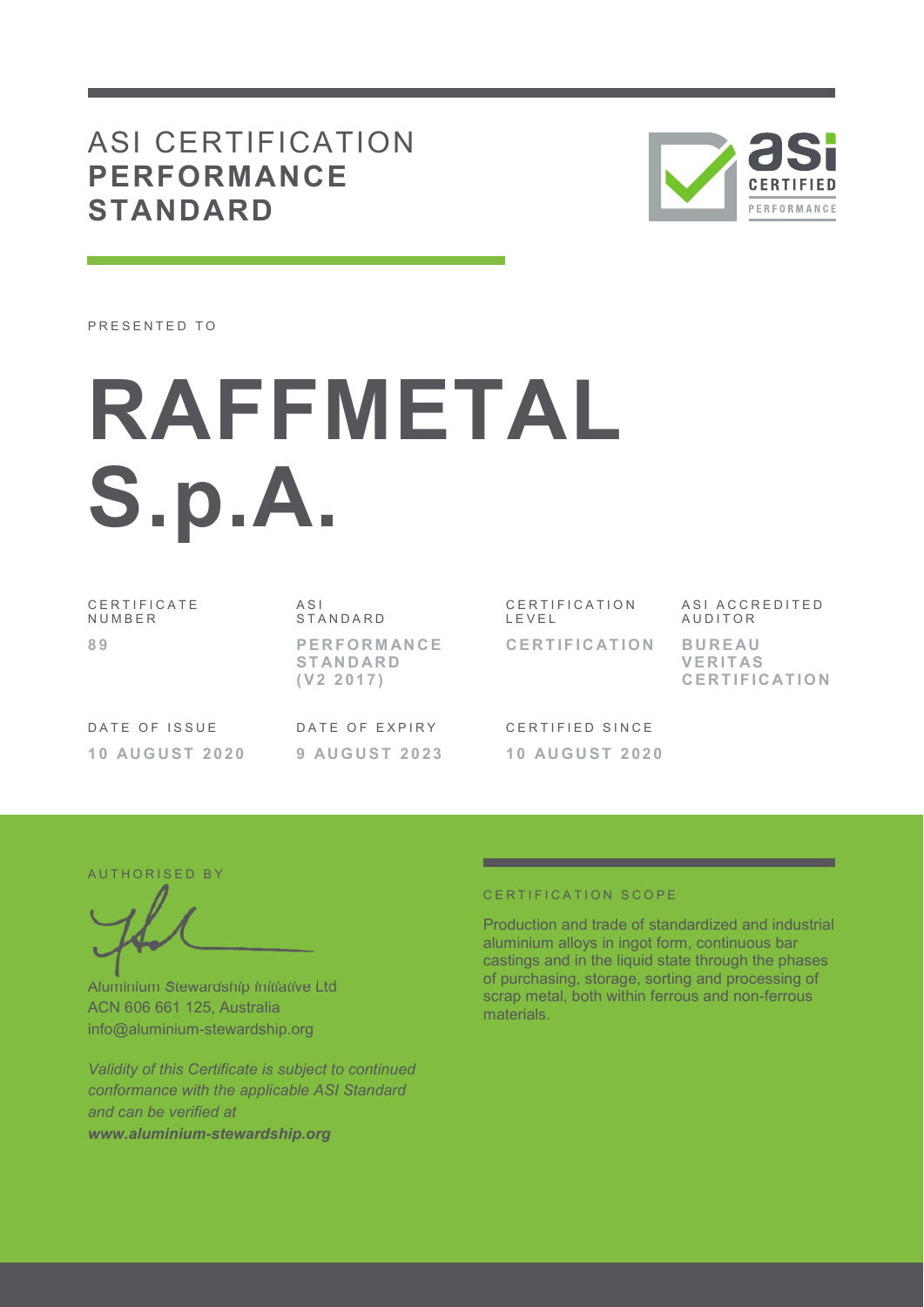# SUMMARY AUDIT REPORT **PERFORMANCE STANDARD**

## **OVERVIEW**

| MEMBER NAME                   | <b>Raffmetal and Fondital</b>                                                                                                                                                                                                                                                                                                                                   |
|-------------------------------|-----------------------------------------------------------------------------------------------------------------------------------------------------------------------------------------------------------------------------------------------------------------------------------------------------------------------------------------------------------------|
| ENTITY NAME                   | Raffmetal S.p.A.                                                                                                                                                                                                                                                                                                                                                |
| CERTIFICATION<br><b>SCOPE</b> | Production and trade of standardized and industrial aluminium alloys in ingot<br>form, continuous bar castings and in the liquid state through the phases of<br>purchasing, storage, sorting and processing of scrap metal, both within<br>ferrous and non-ferrous materials.                                                                                   |
| SUPPLY CHAIN<br>ACTIVITIES    | Aluminium Re-melting/Refining                                                                                                                                                                                                                                                                                                                                   |
| ASI STANDARD                  | <b>Performance Standard V2</b>                                                                                                                                                                                                                                                                                                                                  |
| AUDIT TYPE                    | <b>First Certification Audit</b>                                                                                                                                                                                                                                                                                                                                |
| AUDIT FIRM                    | <b>Bureau Veritas Certification</b>                                                                                                                                                                                                                                                                                                                             |
| AUDIT DATE                    | 8 - 10 July 2020                                                                                                                                                                                                                                                                                                                                                |
| AUDIT REPORT<br>SUBMISSION    | 25 July 2020<br>$\bullet$                                                                                                                                                                                                                                                                                                                                       |
| AUDIT SCOP                    | The audit scope covered the Production and trade of standardized and<br>industrial aluminium alloys in ingot form, continuous bar castings and in the<br>liquid state through the phases of purchasing, storage, sorting and<br>processing of scrap metal, both within ferrous and non-ferrous materials at<br>Casto, via Malpaga 82 and Odolo, via Brescia 60. |
|                               | Supply chain activities included in the audit scope:<br>Aluminium Re-melting/Refining                                                                                                                                                                                                                                                                           |
|                               | All relevant criteria in the ASI Performance Standard were included in the<br>audit scope.                                                                                                                                                                                                                                                                      |
| AUDIT<br>OUTCOME              | Certification                                                                                                                                                                                                                                                                                                                                                   |
| AUDIT<br>METHODOLOGY          | The Auditors confirm that:                                                                                                                                                                                                                                                                                                                                      |
| DECLARATION                   | The information provided by the Entity is true and accurate to the best<br>M<br>knowledge of the Auditor(s) preparing this report.                                                                                                                                                                                                                              |

and the control of the control of the control of the control of the control of the control of the control of the control of the control of the control of the control of the control of the control of the control of the cont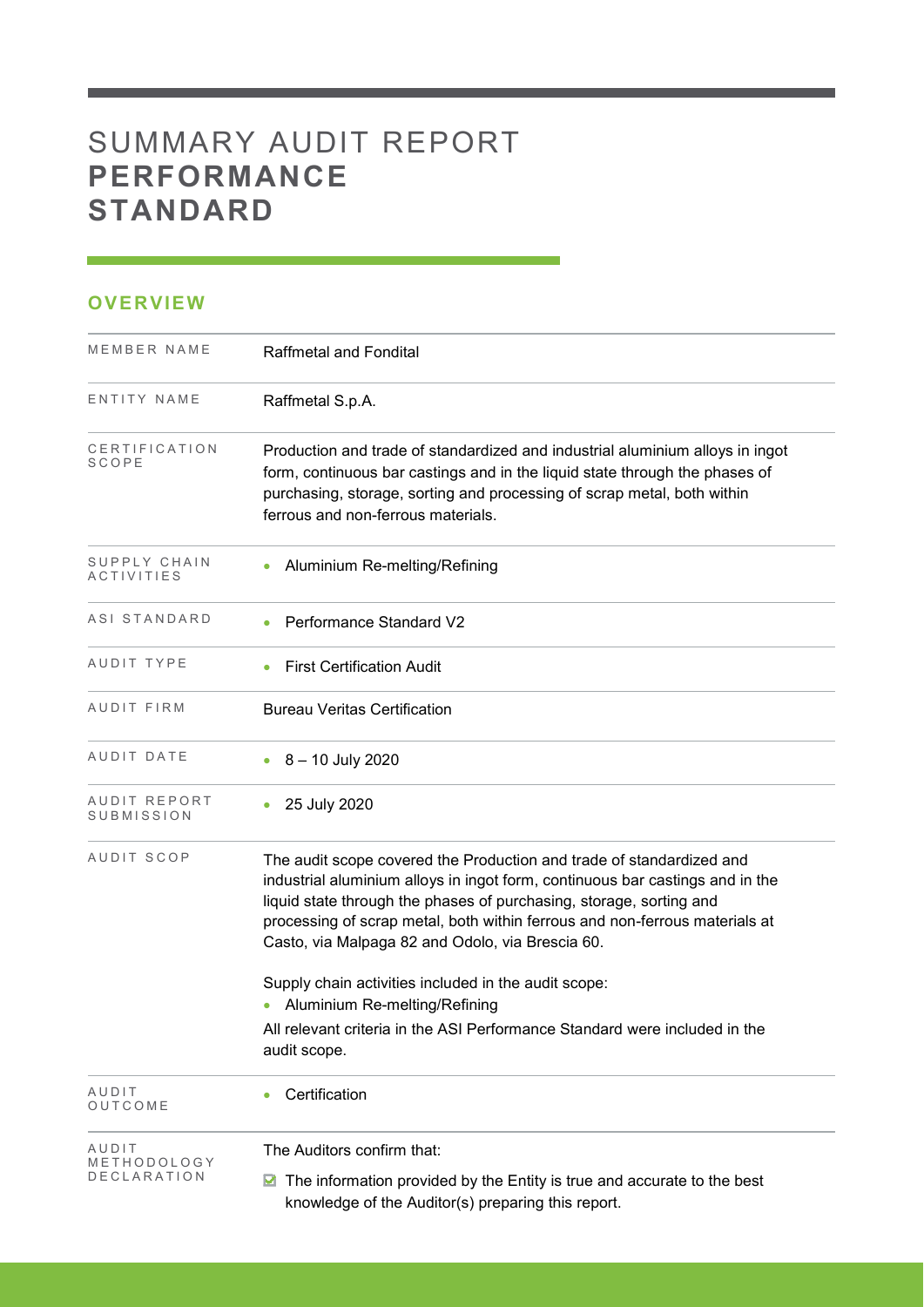|                               | The findings are based on verified Objective Evidence relevant to the<br>time period for the Audit, traceable and unambiguous.<br>The Audit Scope and audit methodology are sufficient to establish<br>M<br>confidence that the findings are indicative of the performance of the |
|-------------------------------|-----------------------------------------------------------------------------------------------------------------------------------------------------------------------------------------------------------------------------------------------------------------------------------|
|                               | Entity's defined Certification Scope.<br>The Auditor(s) have acted in a manner deemed ethical, truthful, accurate<br>M<br>professional, independent and objective.                                                                                                                |
| CERTIFICATION<br>PERIOD       | 10 August 2020 - 9 August 2023                                                                                                                                                                                                                                                    |
| NEXT AUDIT<br>TYPE            | Surveillance Audit                                                                                                                                                                                                                                                                |
| NEXT AUDIT<br><b>DUE DATE</b> | 9 February 2023                                                                                                                                                                                                                                                                   |
| CERTIFICATE<br>NUMBER         | 89                                                                                                                                                                                                                                                                                |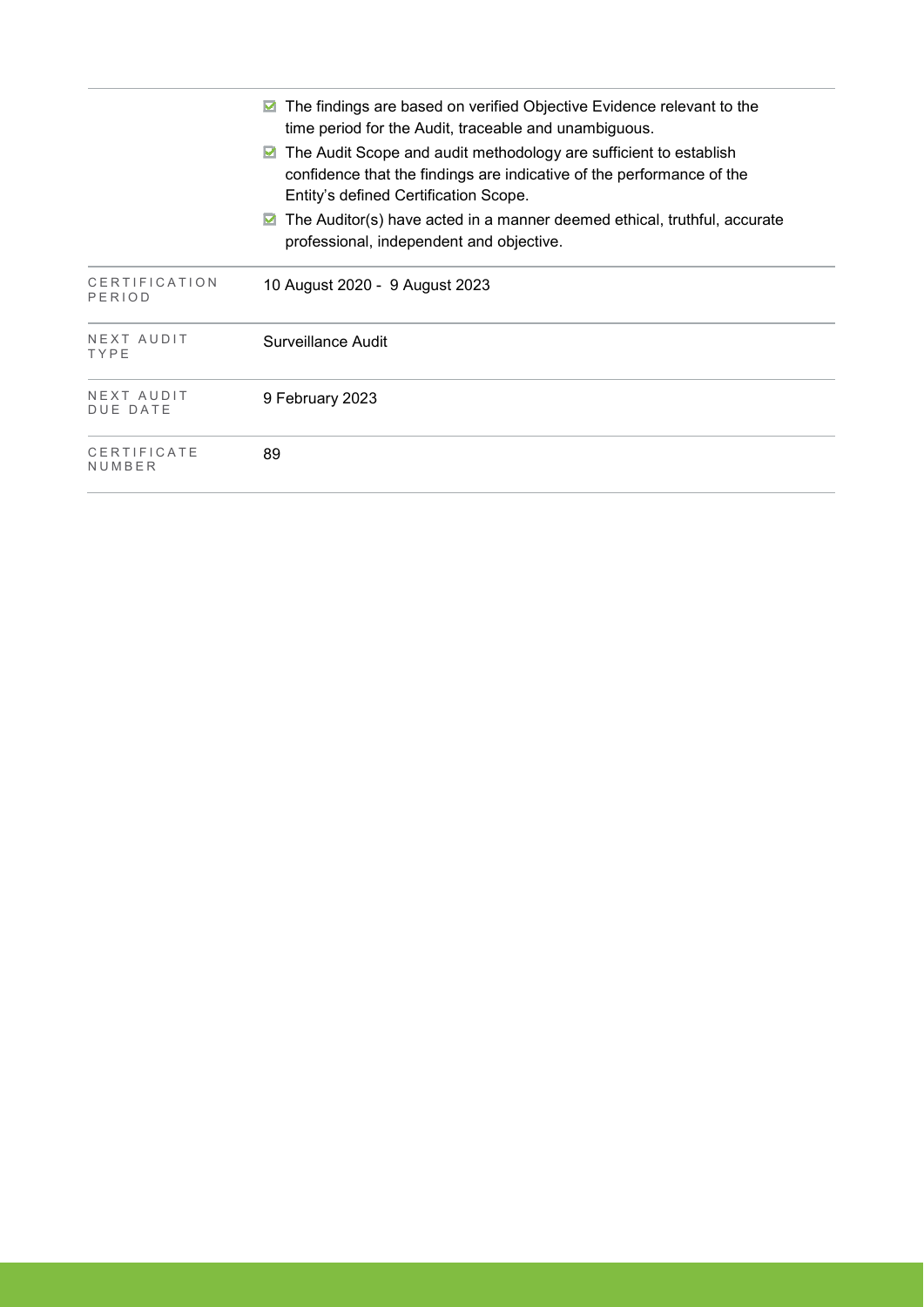## **SUMMARY OF FINDINGS**

| <b>CRITERION</b>                                                                 | <b>RATING</b> | COMMENT                                                                                                                                                                                                                                                                                                                                                                                                                                                                                         |  |
|----------------------------------------------------------------------------------|---------------|-------------------------------------------------------------------------------------------------------------------------------------------------------------------------------------------------------------------------------------------------------------------------------------------------------------------------------------------------------------------------------------------------------------------------------------------------------------------------------------------------|--|
| PRINCIPLE 1 BUSINESS INTEGRITY                                                   |               |                                                                                                                                                                                                                                                                                                                                                                                                                                                                                                 |  |
| 1.1 Legal Compliance                                                             | Conformance   | The Company is certified against ISO 14001<br>and BS OHSAS 18001. Conforming to these<br>Standards, there is a complete list of applicable<br>environmental laws, and legal compliance and<br>undertaking internal audits.<br>In addition to certifications there is a<br>Management System, conforming to Italian law<br>decree 231/01 that requires internal audits on<br>legal compliance to be undertaken by a<br>supervising body called OdV (Organismo di<br>Vigilanza: Vigilating Body). |  |
| 1.2 Anti-Corruption                                                              | Conformance   | The Entity has a Management System,<br>conforming to Italian law decree 231/01 that<br>requires both a code of ethics and internal<br>audits on anti-corruption to be undertaken by a<br>supervising body called OdV (Organismo di<br>Vigilanza: Vigilating Body). Code of ethics is<br>available at this link:<br>http://www.raffmetal.com/web eng/codice-<br>etico.asp                                                                                                                        |  |
| 1.3 Code of Conduct                                                              | Conformance   | The Entity has a Management System,<br>conforming to Italian law decree 231/01 that<br>requires both a code of ethics and internal<br>audits on anti-corruption to be undertaken by a<br>supervising body called OdV (Organismo di<br>Vigilanza: Vigilating Body).                                                                                                                                                                                                                              |  |
| PRINCIPLE 2 POLICY & MANAGEMENT                                                  |               |                                                                                                                                                                                                                                                                                                                                                                                                                                                                                                 |  |
| 2.1a Environmental, Social, and<br>Governance Policy (implement and<br>maintain) | Conformance   | A policy has been documented and been<br>endorsed by top management.<br>Policy is available at this link:<br>http://www.raffmetal.com/web_eng/politica-<br>aziendale.asp                                                                                                                                                                                                                                                                                                                        |  |
| 2.1b Environmental, Social, and<br>Governance Policy (senior<br>management)      | Conformance   | A policy has been documented and been<br>endorsed by top management.<br>Policy is available at this link:<br>http://www.raffmetal.com/web eng/politica-<br>aziendale.asp                                                                                                                                                                                                                                                                                                                        |  |
| 2.1c Environmental, Social, and<br>Governance Policy (communication)             | Conformance   | The policy is available on the public website, is<br>communicated to workers during the induction<br>process and available both on the intranet and<br>at the company premises.<br>Procedure for internal distribution of the                                                                                                                                                                                                                                                                   |  |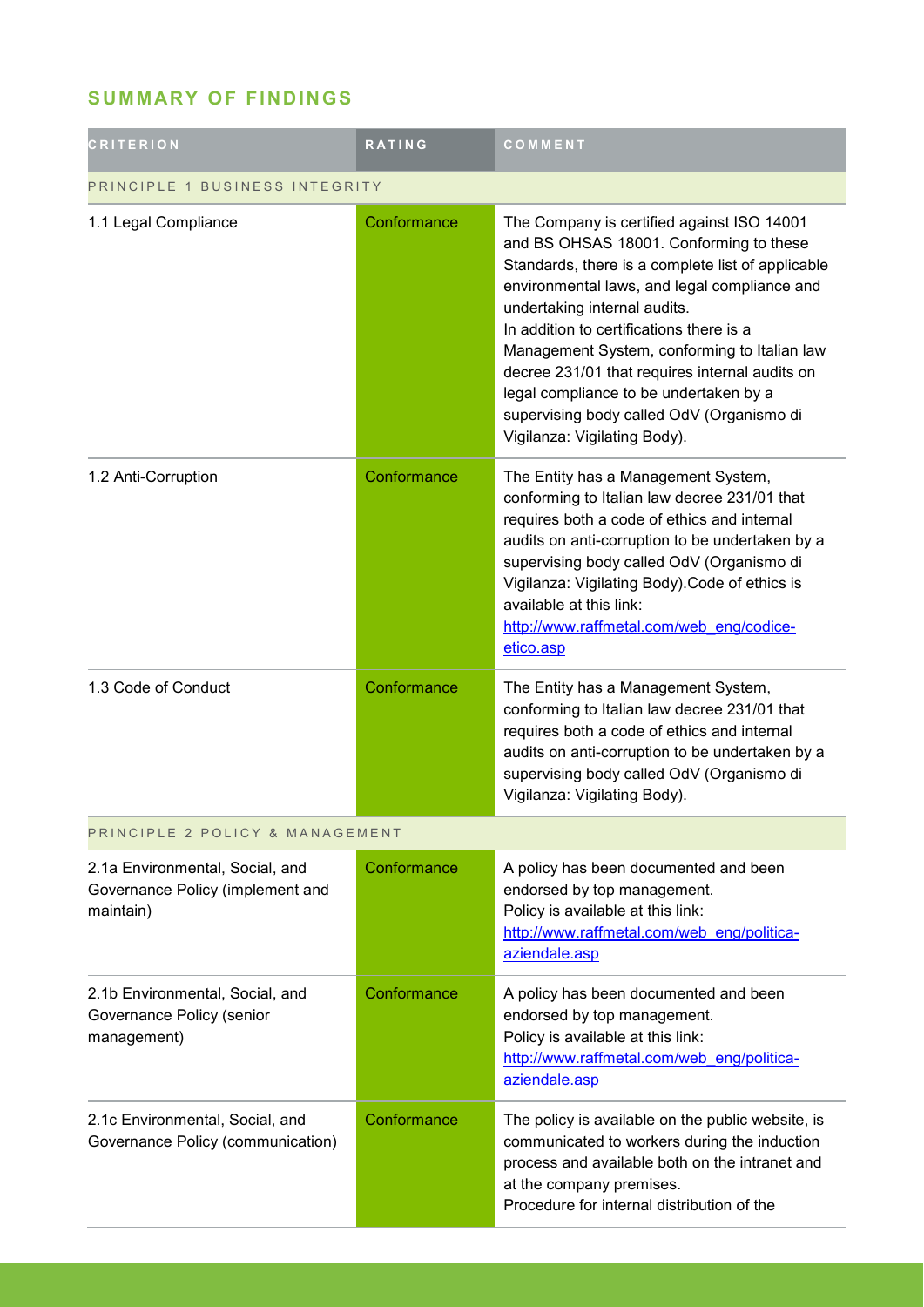| <b>CRITERION</b>                                                              | RATING                    | COMMENT                                                                                                                                                                                                                                                                                                                                                                                                                                                                                                                                                                                                                                                                                                                                                                                                                                                                      |
|-------------------------------------------------------------------------------|---------------------------|------------------------------------------------------------------------------------------------------------------------------------------------------------------------------------------------------------------------------------------------------------------------------------------------------------------------------------------------------------------------------------------------------------------------------------------------------------------------------------------------------------------------------------------------------------------------------------------------------------------------------------------------------------------------------------------------------------------------------------------------------------------------------------------------------------------------------------------------------------------------------|
|                                                                               |                           | document is PGI 04.01 rev 14 dated June 2015.<br>Link to public website is the following:<br>http://www.raffmetal.com/web eng/politica-<br>aziendale.asp                                                                                                                                                                                                                                                                                                                                                                                                                                                                                                                                                                                                                                                                                                                     |
| 2.2 Leadership                                                                | Conformance               | The Management Systems Manager is the<br>senior manager appointed for compliance to the<br>ASI standard. The appointment is included in<br>the position description (dated 6 March 2020).                                                                                                                                                                                                                                                                                                                                                                                                                                                                                                                                                                                                                                                                                    |
| 2.3a Environmental and Social<br><b>Management Systems</b><br>(environmental) | Minor Non-<br>Conformance | The Entity is ISO 14001 and ISO 50001<br>certified.<br>Certificates are available at this link:<br>http://www.raffmetal.com/web eng/sostenibilita-<br>ambientale.asp<br>During a site walkover at the Odolo facility, it<br>was noted that operational controls were<br>deficient in mitigating fugitive emissions from<br>welding activities.                                                                                                                                                                                                                                                                                                                                                                                                                                                                                                                               |
| 2.3b Environmental and Social<br>Management Systems (social)                  | Conformance               | The ethical code and organizational model are<br>consistent with the requirements of a Social<br>Management System. It includes statements<br>and policies on recruiting, Human Resources<br>(HR) management and health and safety. The<br>HR Department has its own procedures to<br>continuously deliver conformity to the National<br>CBA (Collective Bargaining Agreement) for<br>work-related matters like wages and working<br>hours. The CBA in Italian is called CCNL:<br>Contratto Collettivo Nazionale di Lavoro,<br><b>Collective National Work Agreement)</b><br>The ethical code is available at this link:<br>http://www.raffmetal.com/web eng/codice-<br>etico.asp<br>The CBA is available to workers and on several<br>websites, including:<br>https://www.fiom-cgil.it/net/index.php/industria-<br>privata-e-installazione-impianti/ccnl-<br>federmeccanica |
| 2.4 Responsible Sourcing                                                      | Conformance               | The integrated policy addresses suppliers and<br>sub-contractors, as does the ethical code.<br>The Purchasing Department Manager was<br>interviewed and working conditions of<br>subcontractors were audited.<br>All purchase orders reference the ethical code<br>and decree 231.<br>Subcontractors such as maintenance suppliers<br>and construction companies - are kept under<br>control following procedure PGI 07.33.02.                                                                                                                                                                                                                                                                                                                                                                                                                                               |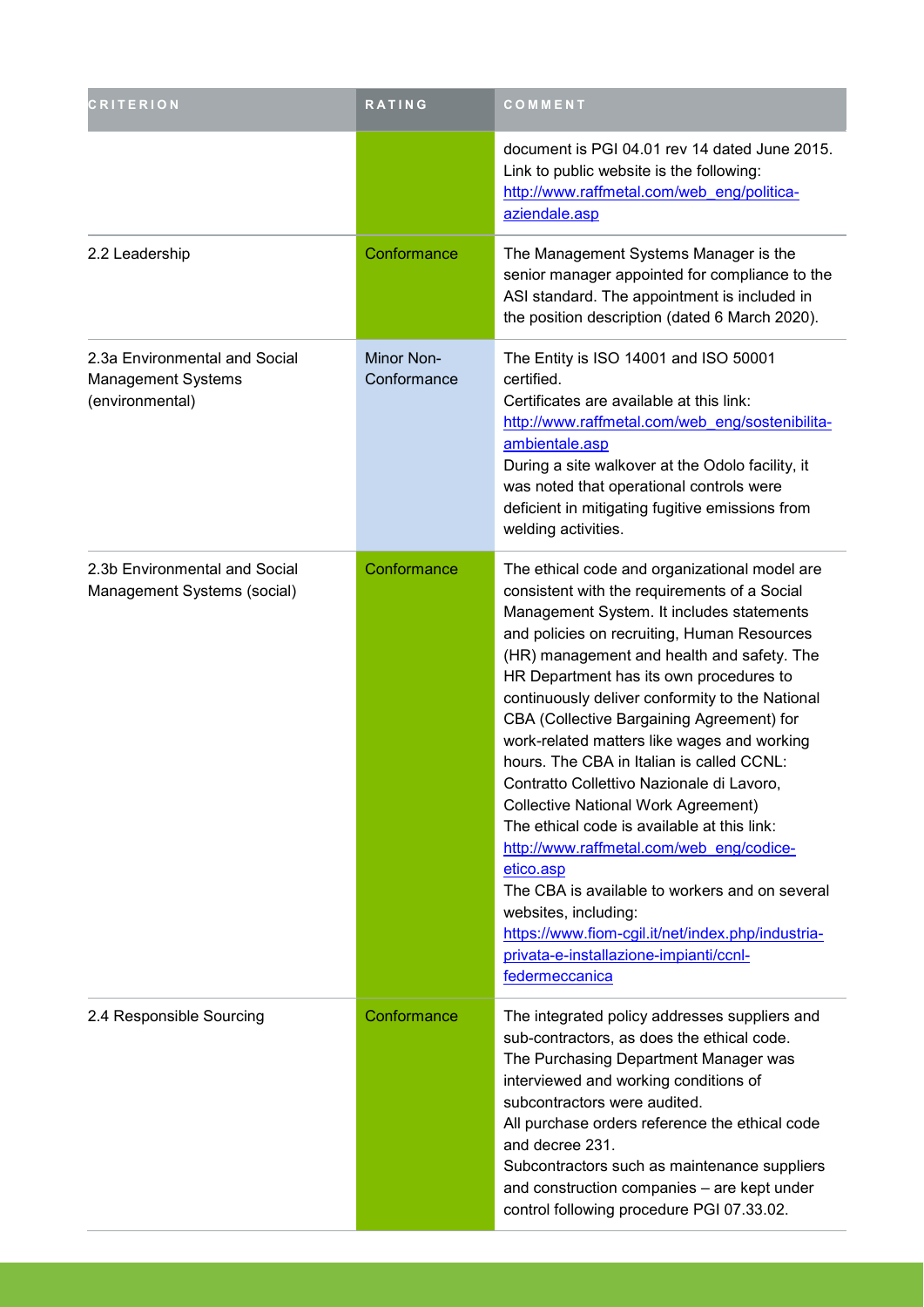| <b>CRITERION</b>                                      | RATING      | COMMENT                                                                                                                                                                                                                                                                                                                                                                                                                                                                                                                                                                                        |
|-------------------------------------------------------|-------------|------------------------------------------------------------------------------------------------------------------------------------------------------------------------------------------------------------------------------------------------------------------------------------------------------------------------------------------------------------------------------------------------------------------------------------------------------------------------------------------------------------------------------------------------------------------------------------------------|
| 2.5 Impact Assessments                                | Conformance | The Entity has a procedure titled "Context<br>analysis, interested parties identification and risk<br>assessment". A risk assessment undertaken<br>using this procedure dated November 2019,<br>addresses environmental and quality matters.<br>Ethics has its own risk assessment dated 2018<br>a draft of the new release that will be dated in<br>2020 was shown.                                                                                                                                                                                                                           |
| 2.6 Emergency Response Plan                           | Conformance | The Entity has both a certified Environmental<br>and Health and Energy Management System.<br>Environmental certificates (ISO 50001 and ISO<br>14001) are available at this link:<br>http://www.raffmetal.com/web eng/sostenibilita-<br>ambientale.asp                                                                                                                                                                                                                                                                                                                                          |
| 2.7 Mergers and Acquisitions                          | Conformance | Top management stated that if a merger or<br>acquisition is planned, advisors will be hired in<br>accordance with Procedure 05 Raffmetal Ps<br>All5_"Purchase of goods, services advices and<br>consultancies" dated 28 March 2019.                                                                                                                                                                                                                                                                                                                                                            |
| 2.8 Closure, Decommissioning and<br><b>Divestment</b> | Conformance | Top management stated that if closure,<br>decommissioning or any divestment is planned,<br>advisors will be hired in accordance with<br>Procedure 05_Raffmetal_Ps All5_"Purchase of<br>goods, services advices and consultancies"<br>dated 28 March 2019.                                                                                                                                                                                                                                                                                                                                      |
| PRINCIPLE 3 TRANSPARENCY                              |             |                                                                                                                                                                                                                                                                                                                                                                                                                                                                                                                                                                                                |
| 3.1 Sustainability Reporting                          | Conformance | The Entity has a Sustainability Report,<br>independently assured to the GRI Standards, by<br>Det Norske Veritas (DNV). The Report was<br>released on a biannual basis for the years<br>2013/2014, 2015/2016 and 2017/2018.<br>A Sustainability Report for 2019 is being<br>prepared with future reports released on an<br>annual basis.<br>The Sustainability report is available on request<br>at this link:<br>http://www.raffmetal.com/web eng/contatti.asp<br>In accordance with Italian Civil Code, statutory<br>financial statements are available on request at<br>Chamber of Commerce. |
| 3.2 Non-compliance and liabilities                    | Conformance | Information is available on request. Top<br>management stated that no significant fines,<br>prosecutions, penalties and sanctions were<br>raised in last two years. Some minor traffic-<br>related fines have been received over this time.                                                                                                                                                                                                                                                                                                                                                    |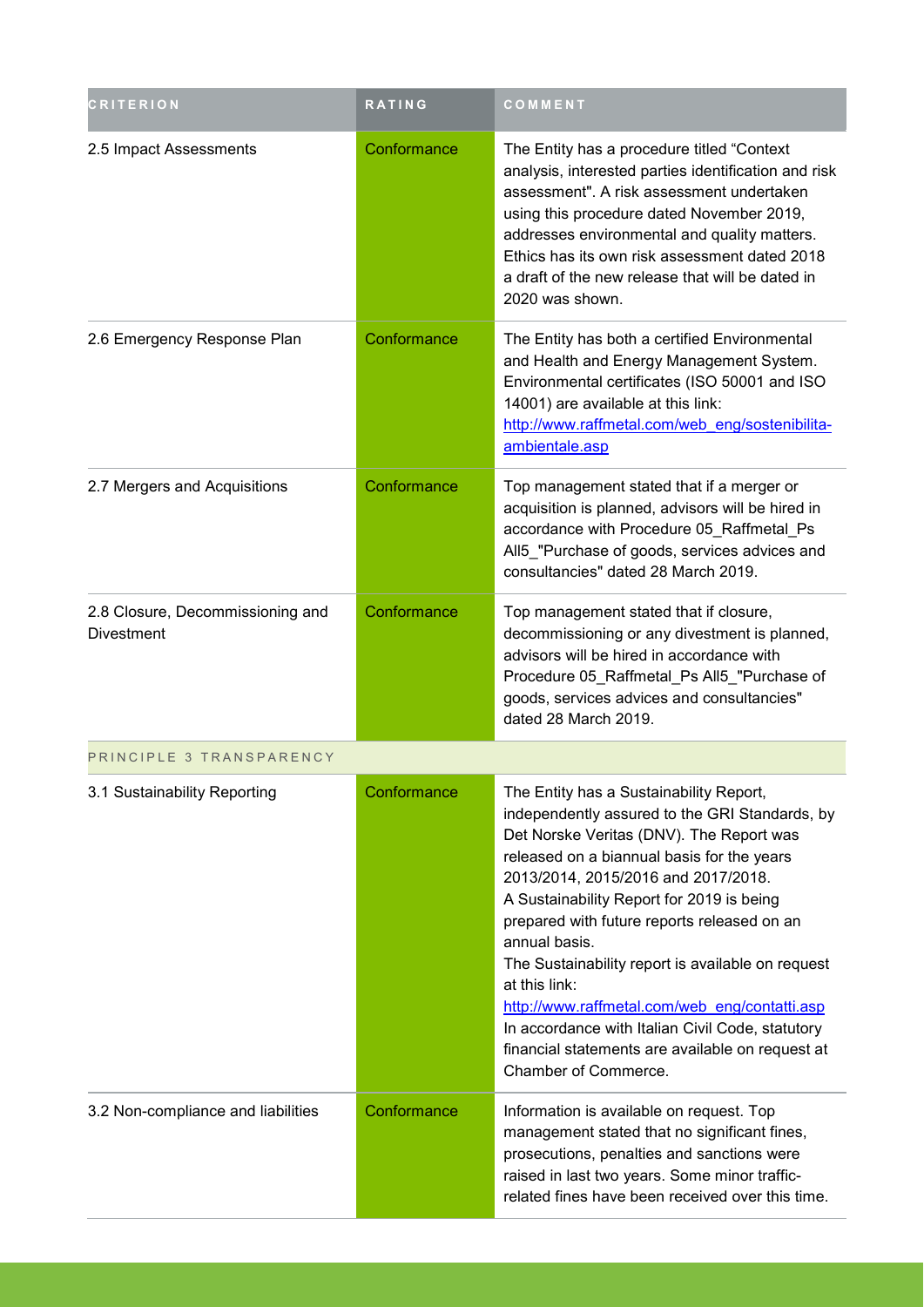| <b>CRITERION</b>                                                          | RATING                    | COMMENT                                                                                                                                                                                                                                                                                                                                                                                                                                                                                                |
|---------------------------------------------------------------------------|---------------------------|--------------------------------------------------------------------------------------------------------------------------------------------------------------------------------------------------------------------------------------------------------------------------------------------------------------------------------------------------------------------------------------------------------------------------------------------------------------------------------------------------------|
| 3.3a Payments to governments (legal<br>and contractual)                   | Conformance               | The Entity has a Management System,<br>conforming to Italian law decree 231/01 that<br>requires both a code of ethics and internal<br>audits on anti-corruption undertaken by a<br>supervising body called OdV (Organismo di<br>Vigilanza: Vigilating Body)<br>The Code of ethics is available at this link:<br>http://www.raffmetal.com/web eng/codice-<br>etico.asp.<br>Top management stated that all payments made<br>to government and public administration are<br>paid legally (i.e. taxation). |
| 3.3b Payments to governments<br>(disclosure - bauxite mining)             | Not Applicable            | This criterion is not applicable to the Entity's<br>Certification Scope.                                                                                                                                                                                                                                                                                                                                                                                                                               |
| 3.4 Stakeholder complaints,<br>grievances and requests for<br>information | Minor Non-<br>Conformance | A grievance mechanism is publicly available and<br>also describes the Code of Ethics (paragraph<br>11). A form "contact us" is publicly available at<br>this link:<br>http://www.raffmetal.com/web eng/contatti.asp<br>However it is not clear what kind of information<br>is required nor what kind of grievances can be<br>raised.                                                                                                                                                                   |
| PRINCIPLE 4 MATERIAL STEWARDSHIP                                          |                           |                                                                                                                                                                                                                                                                                                                                                                                                                                                                                                        |
| 4.1a Environmental Life Cycle<br>Assessment (life cycle impacts)          | Conformance               | Raffmetal performed a complete and thorough<br>Life Cycle Assessment (LCA). The LCA<br>document is available to stakeholders upon<br>request.                                                                                                                                                                                                                                                                                                                                                          |
| 4.1b Environmental Life Cycle<br>Assessment (cradle to gate)              | Conformance               | Raffmetal performed a complete and thorough<br>Life Cycle Assessment (LCA). The LCA<br>document is available to stakeholders upon<br>request.                                                                                                                                                                                                                                                                                                                                                          |
| 4.1c Environmental Life Cycle<br>Assessment (public communication)        | Conformance               | Raffmetal performed a complete and thorough<br>Life Cycle Assessment (LCA). The LCA<br>document is available to stakeholders upon<br>request.                                                                                                                                                                                                                                                                                                                                                          |
| 4.2 Product design                                                        | Not Applicable            | This criterion is not applicable to the Entity's<br>Certification Scope.                                                                                                                                                                                                                                                                                                                                                                                                                               |
| 4.3a Aluminium Process Scrap<br>(targets)                                 | Conformance               | Raffmetal has developed and implemented<br>procedures for the total recovery of aluminium<br>waste.                                                                                                                                                                                                                                                                                                                                                                                                    |
| 4.3b Aluminium Process Scrap (alloy<br>separation)                        | Conformance               | Raffmetal has developed and implemented<br>procedures for the total recovery of aluminium<br>waste.                                                                                                                                                                                                                                                                                                                                                                                                    |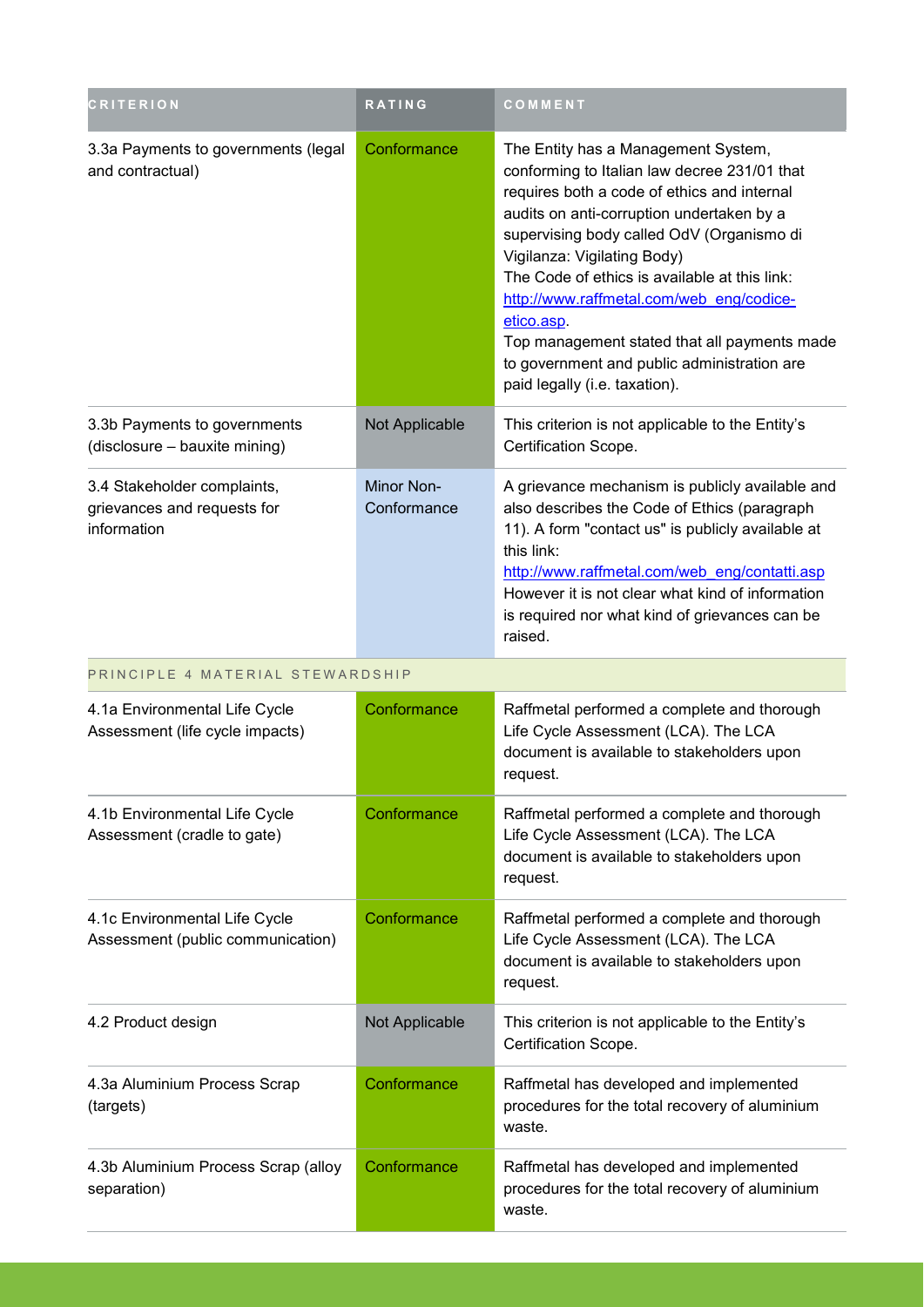| <b>CRITERION</b>                                                         | RATING         | COMMENT                                                                                                                                                                                                                                       |
|--------------------------------------------------------------------------|----------------|-----------------------------------------------------------------------------------------------------------------------------------------------------------------------------------------------------------------------------------------------|
| 4.4a Collection and recycling of<br>products at end-of-life (strategy)   | Conformance    | Raffmetal promotes policies for the efficient<br>implementation of recycling systems. It<br>promotes the culture of recycling at every level<br>of the Entity.                                                                                |
| 4.4b Collection and recycling of<br>products at end-of-life (engagement) | Conformance    | Raffmetal promotes policies for the efficient<br>implementation of recycling systems. It<br>promotes the culture of recycling at every level<br>of the Entity.                                                                                |
| PRINCIPLE 5 GREENHOUSE GAS EMISSIONS                                     |                |                                                                                                                                                                                                                                               |
| 5.1 Disclosure of GHG emissions and<br>energy use                        | Conformance    | The Sustainability Report is developed in<br>accordance with the GRI Standards. The Report<br>is available on request at this link:<br>http://www.raffmetal.com/web_eng/contatti.asp                                                          |
| 5.2 GHG emissions reductions                                             | Conformance    | The Sustainability Report is developed in<br>accordance with the GRI Standards. The Report<br>includes objectives and reduction targets. The<br>Report is available on request at this link:<br>http://www.raffmetal.com/web eng/contatti.asp |
| 5.3a Aluminium Smelting<br>(Management System)                           | Not Applicable | This criterion is not applicable to the Entity's<br>Certification Scope.                                                                                                                                                                      |
| 5.3b Aluminium Smelting (up to and<br>including 2020)                    | Not Applicable | This criterion is not applicable to the Entity's<br>Certification Scope.                                                                                                                                                                      |
| 5.3c Aluminium Smelting (after 2020)                                     | Not Applicable | This criterion is not applicable to the Entity's<br>Certification Scope.                                                                                                                                                                      |

### PRINCIPLE 6 EMISSIONS, EFFLUENTS AND WASTE

| 6.1 Emissions to Air    | Conformance | Each of the two facilities has its own<br>environmental authorization conforming to<br>Italian Law Dlgs. 152/2006, AIA (Autorizzazione<br>Integrata Ambientale: Environmental Integrated<br>Authorization). The Entity must communicate to<br>public administration its air emissions on annual<br>basis.<br>Other audits (e.g. ISO14001) determined air<br>emissions conformed to local law and AIA<br>(Autorizzazione Integrata Ambientale:<br>Environmental Integrated Authorization).<br>Air emissions data is included in the<br>Sustainability report, which is available on<br>request at this link:<br>http://www.raffmetal.com/web eng/contatti.asp |
|-------------------------|-------------|--------------------------------------------------------------------------------------------------------------------------------------------------------------------------------------------------------------------------------------------------------------------------------------------------------------------------------------------------------------------------------------------------------------------------------------------------------------------------------------------------------------------------------------------------------------------------------------------------------------------------------------------------------------|
| 6.2 Discharges to Water | Conformance | Each of the two facilities has its own<br>environmental authorization conforming to                                                                                                                                                                                                                                                                                                                                                                                                                                                                                                                                                                          |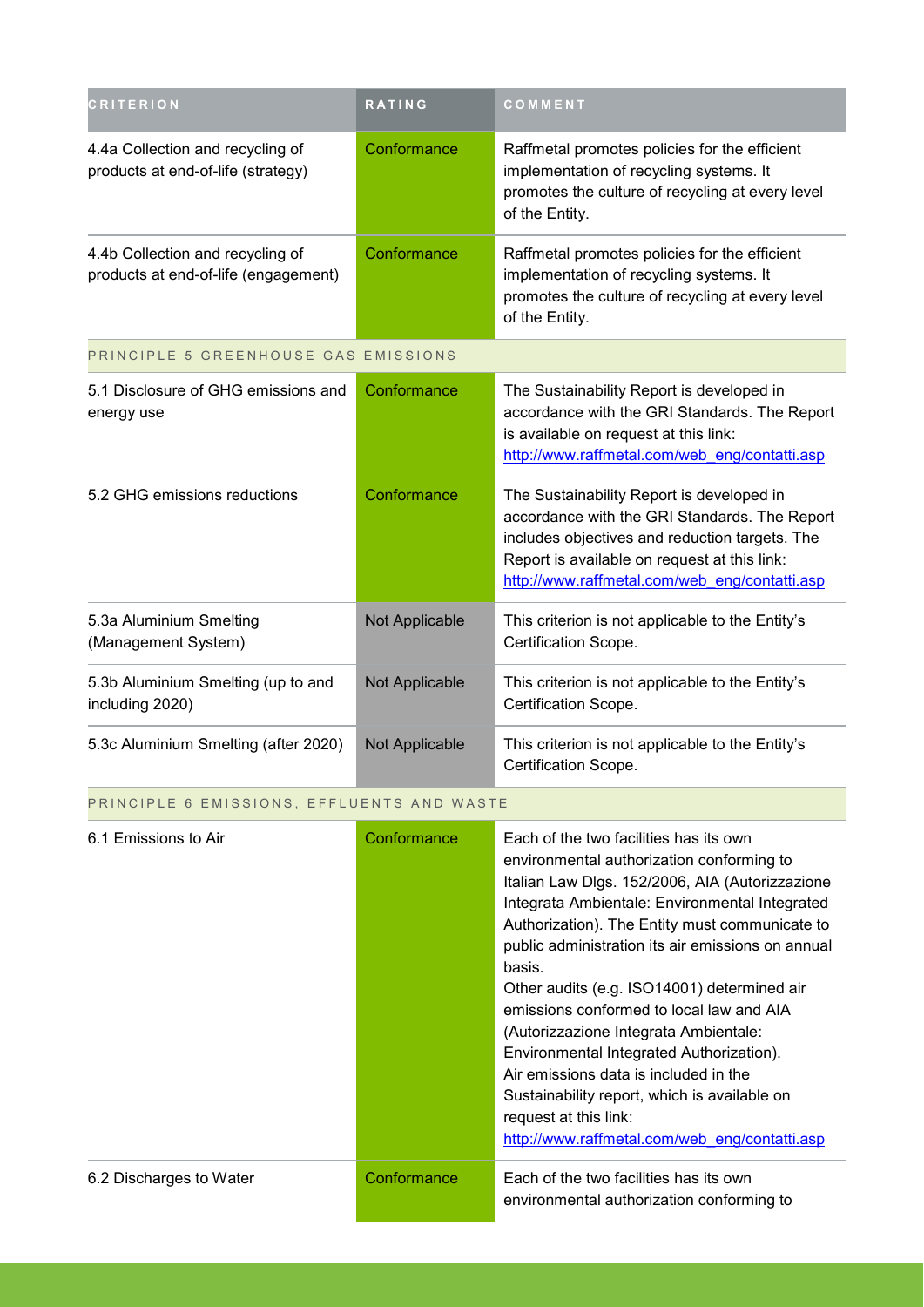| <b>CRITERION</b>                                                     | <b>RATING</b> | COMMENT                                                                                                                                                                                                                                                                                                                                                                                                                                                                                                                                                                                                          |
|----------------------------------------------------------------------|---------------|------------------------------------------------------------------------------------------------------------------------------------------------------------------------------------------------------------------------------------------------------------------------------------------------------------------------------------------------------------------------------------------------------------------------------------------------------------------------------------------------------------------------------------------------------------------------------------------------------------------|
|                                                                      |               | Italian Law Dlgs. 152/2006, AIA (Autorizzazione<br>Integrata Ambientale: Environmental Integrated<br>Authorization). The Entity must communicate to<br>public administration its water emissions on<br>annual basis.<br>Other audits (e.g. ISO14001) determined air<br>emissions conformed to local law and AIA<br>(Autorizzazione Integrata Ambientale:<br>Environmental Integrated Authorization).<br>Water data is included in the Sustainability<br>report, which is available on request at this link:<br>http://www.raffmetal.com/web eng/contatti.asp                                                     |
| 6.3a Assessment and Management<br>of Spills and Leakage (assessment) | Conformance   | The Entity has a Management System<br>conforming to ISO 14001 - a risk assessment<br>including spills and leakages has been<br>performed, which was last updated in December<br>2019. In addition to risk assessment, each<br>worker is trained to report situations that may<br>affect both health and safety and environmental<br>issues to supervisors - spills and leaks are<br>considered unsafe situations to be reported.<br>There was no evidence of spills or leakages<br>outside company premises.                                                                                                     |
| 6.3b Assessment and Management<br>of Spills and Leakage (management) | Conformance   | Every worker is trained to report situations that<br>may affect both health and safety and<br>environmental issues to supervisors. Spills and<br>leaks are considered unsafe situations to be<br>reported.<br>There is no evidence of spills or leakages<br>outside company premises.<br>The Entity's external communication plan<br>requires information to be made available on<br>request to all interested parties at this link:<br>http://www.raffmetal.com/web eng/contatti.asp<br>Major spills and leakages must be reported to<br>public administration as a rule of the<br>environmental authorization. |
| 6.4a Reporting of Spills (immediate<br>disclosure)                   | Conformance   | Each of the two facilities has its own<br>environmental authorization conforming to<br>Italian Law Dlgs. 152/2006, AIA (Autorizzazione<br>Integrata Ambientale: Environmental Integrated<br>Authorization). The Entity must communicate to<br>public administration any spills and leaks.<br>Air emissions conform to local law and AIA<br>(Autorizzazione Integrata Ambientale:<br>Environmental Integrated Authorization).<br>A spill or a leakage is also considered a<br>nonconformity under ISO 14001 and is recorded                                                                                       |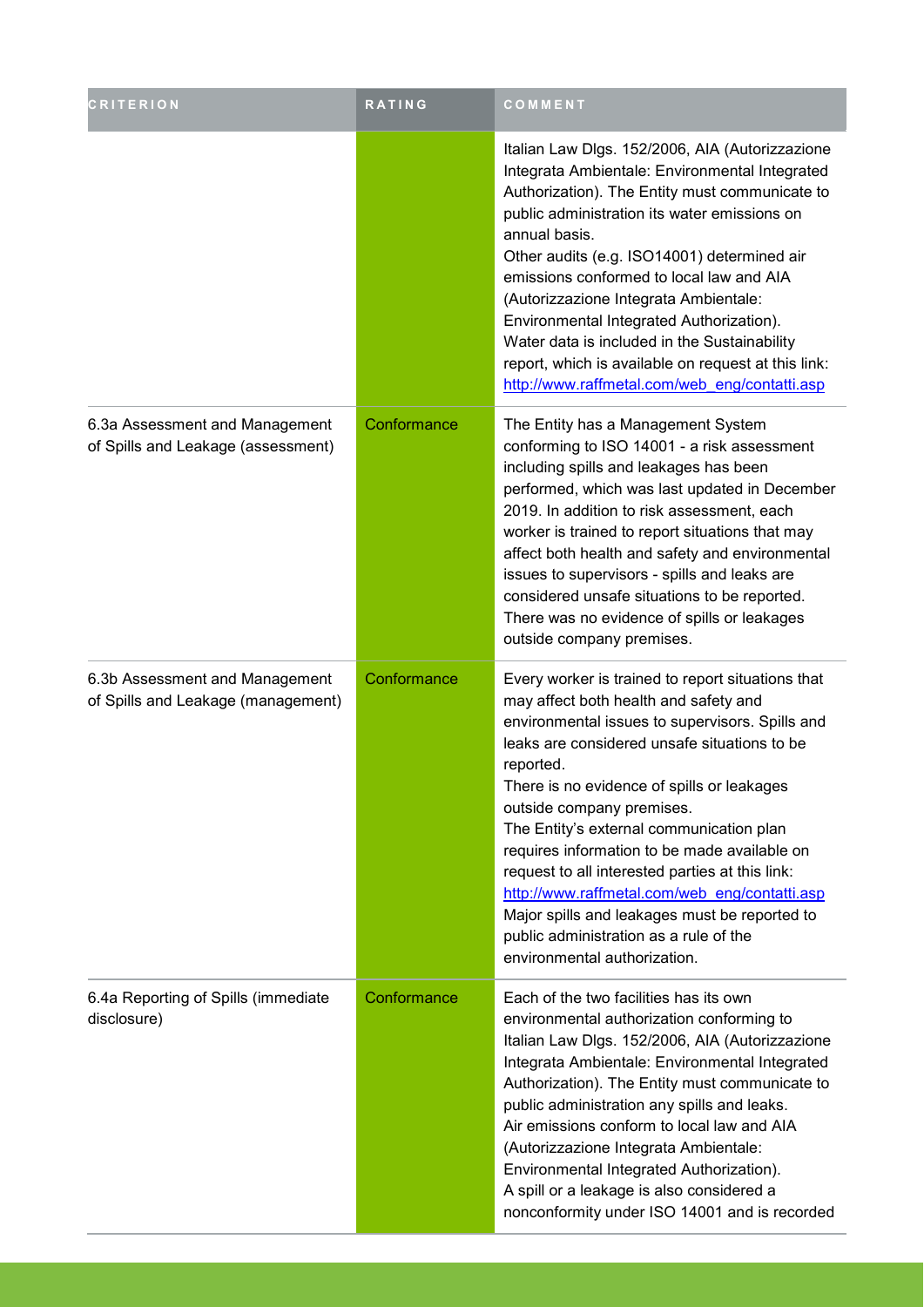| <b>CRITERION</b>                                    | RATING      | COMMENT                                                                                                                                                                                                                                                                                                                                                                                                                                                                                                                                                                                                                                                                                                                                                       |
|-----------------------------------------------------|-------------|---------------------------------------------------------------------------------------------------------------------------------------------------------------------------------------------------------------------------------------------------------------------------------------------------------------------------------------------------------------------------------------------------------------------------------------------------------------------------------------------------------------------------------------------------------------------------------------------------------------------------------------------------------------------------------------------------------------------------------------------------------------|
|                                                     |             | as an emergency according to procedure PGI<br>08.03.<br>Spill information (if any) is included in the<br>Sustainability report, which is available on<br>request at this link:<br>http://www.raffmetal.com/web eng/contatti.asp                                                                                                                                                                                                                                                                                                                                                                                                                                                                                                                               |
| 6.4b Reporting of Spills (regular<br>reporting)     | Conformance | Each of the two facilities has its own<br>environmental authorization conforming to<br>Italian Law Dlgs. 152/2006, AIA (Autorizzazione<br>Integrata Ambientale: Environmental Integrated<br>Authorization). The Entity must communicate to<br>public administration any spills and leaks.<br>Air emissions conform to local law and AIA<br>(Autorizzazione Integrata Ambientale:<br>Environmental Integrated Authorization).<br>A spill or a leakage is also considered a<br>nonconformity under ISO 14001 and is recorded<br>as an emergency according to procedure PGI<br>08.03.<br>Spill information (if any) is included in the<br>Sustainability report, which is available on<br>request at this link:<br>http://www.raffmetal.com/web_eng/contatti.asp |
| 6.5a Waste management and<br>reporting (strategy)   | Conformance | Wastes have been identified as an<br>environmental aspect for the Entity. Objectives<br>to reduce scrap and waste have been<br>established for the Production Department.<br>The reporting of wastes produced and their final<br>destination is mandatory under Italian law<br>Decree 152/2006. A report called MUD (Modello<br>Unico di Dichiarazione: Unique Form of<br>Declaration) must be sent to public<br>administration every year. A MUD for each<br>facility has been sent to public administration<br>(receipt dated 12 June 2020).<br>Sustainability report is available on request and<br>contains information on waste production.<br>http://www.raffmetal.com/web eng/contatti.asp                                                             |
| 6.5b Waste management and<br>reporting (disclosure) | Conformance | Wastes have been identified as an<br>environmental aspect for the Entity. Objectives<br>to reduce scrap and waste have been<br>established for the Production Department.<br>The reporting of wastes produced and their final<br>destination is mandatory under Italian law<br>Decree 152/2006. A report called MUD (Modello<br>Unico di Dichiarazione: Unique Form of<br>Declaration) must be sent to public<br>administration every year. A MUD for each                                                                                                                                                                                                                                                                                                    |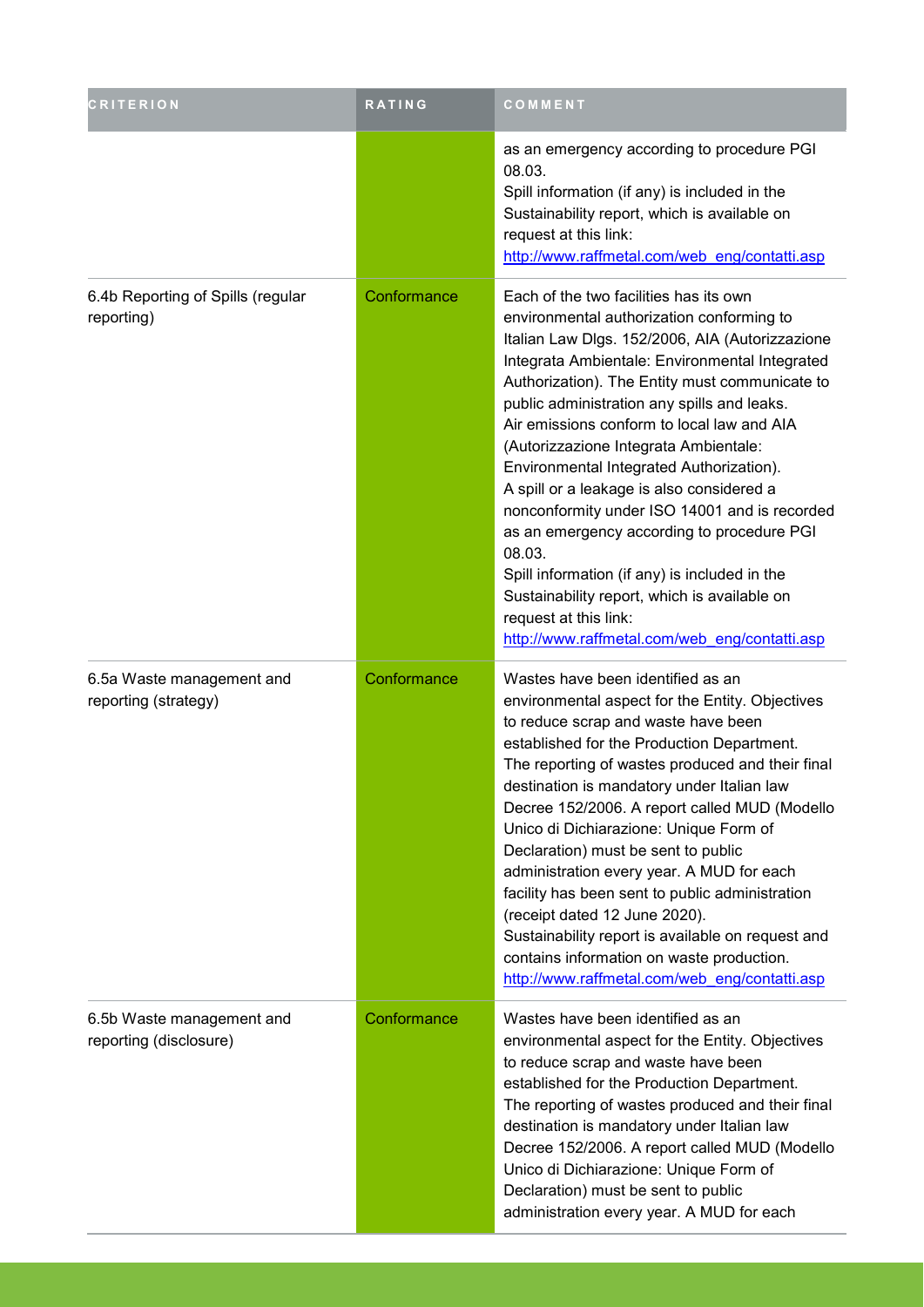| <b>CRITERION</b>                                                 | RATING         | COMMENT                                                                                                                                                                                                                                                                                                                                                                                                                                                                                                                                                                                                |
|------------------------------------------------------------------|----------------|--------------------------------------------------------------------------------------------------------------------------------------------------------------------------------------------------------------------------------------------------------------------------------------------------------------------------------------------------------------------------------------------------------------------------------------------------------------------------------------------------------------------------------------------------------------------------------------------------------|
|                                                                  |                | facility has been sent to public administration<br>(receipt dated 12 June 2020).<br>Sustainability report is available on request and<br>contains information on waste production.<br>http://www.raffmetal.com/web eng/contatti.asp                                                                                                                                                                                                                                                                                                                                                                    |
| 6.6a Bauxite Residue (storage<br>construction)                   | Not Applicable | This criterion is not applicable to the Entity's<br>Certification Scope.                                                                                                                                                                                                                                                                                                                                                                                                                                                                                                                               |
| 6.6b Bauxite Residue (integrity<br>checks and controls)          | Not Applicable | This criterion is not applicable to the Entity's<br>Certification Scope.                                                                                                                                                                                                                                                                                                                                                                                                                                                                                                                               |
| 6.6c Bauxite Residue (water<br>discharge)                        | Not Applicable | This criterion is not applicable to the Entity's<br>Certification Scope.                                                                                                                                                                                                                                                                                                                                                                                                                                                                                                                               |
| 6.6d Bauxite Residue (marine and<br>aquatic environments)        | Not Applicable | This criterion is not applicable to the Entity's<br>Certification Scope.                                                                                                                                                                                                                                                                                                                                                                                                                                                                                                                               |
| 6.6e Bauxite Residue (start of the art<br>technologies)          | Not Applicable | This criterion is not applicable to the Entity's<br>Certification Scope.                                                                                                                                                                                                                                                                                                                                                                                                                                                                                                                               |
| 6.6f Bauxite Residue (remediation)                               | Not Applicable | This criterion is not applicable to the Entity's<br>Certification Scope.                                                                                                                                                                                                                                                                                                                                                                                                                                                                                                                               |
| 6.7a Spent Pot Lining (SPL) (storage<br>and management)          | Not Applicable | This criterion is not applicable to the Entity's<br>Certification Scope.                                                                                                                                                                                                                                                                                                                                                                                                                                                                                                                               |
| 6.7b Spent Pot Lining (SPL)<br>(recovery and recycling)          | Not Applicable | This criterion is not applicable to the Entity's<br>Certification Scope.                                                                                                                                                                                                                                                                                                                                                                                                                                                                                                                               |
| 6.7c Spent Pot Lining (SPL)<br>(Untreated SPL)                   | Not Applicable | This criterion is not applicable to the Entity's<br>Certification Scope.                                                                                                                                                                                                                                                                                                                                                                                                                                                                                                                               |
| 6.7d Spent Pot Lining (SPL) (review<br>of alternatives)          | Not Applicable | This criterion is not applicable to the Entity's<br>Certification Scope.                                                                                                                                                                                                                                                                                                                                                                                                                                                                                                                               |
| 6.7e Spent Pot Lining (SPL) (marine<br>and aquatic environments) | Not Applicable | This criterion is not applicable to the Entity's<br>Certification Scope.                                                                                                                                                                                                                                                                                                                                                                                                                                                                                                                               |
| 6.8a Dross (recovery)                                            | Conformance    | 100% of dross is recovered and a detailed<br>description of process can be found in technical<br>attachment to AIA (Autorizzazione Integrata<br>Ambientale: Environmental Integrated<br>Authorization) delivered to the Casto facility.<br>Aluminium and salt are recovered in the internal<br>production process while aluminium oxides are<br>sent to other companies and are utilized in<br>production of concrete and bricks.<br>AIA Casto n° 6307 released by province of<br>Brescia dated 2 December 2016 expires in<br>2021, renewal required.<br>The sustainability report contains details on |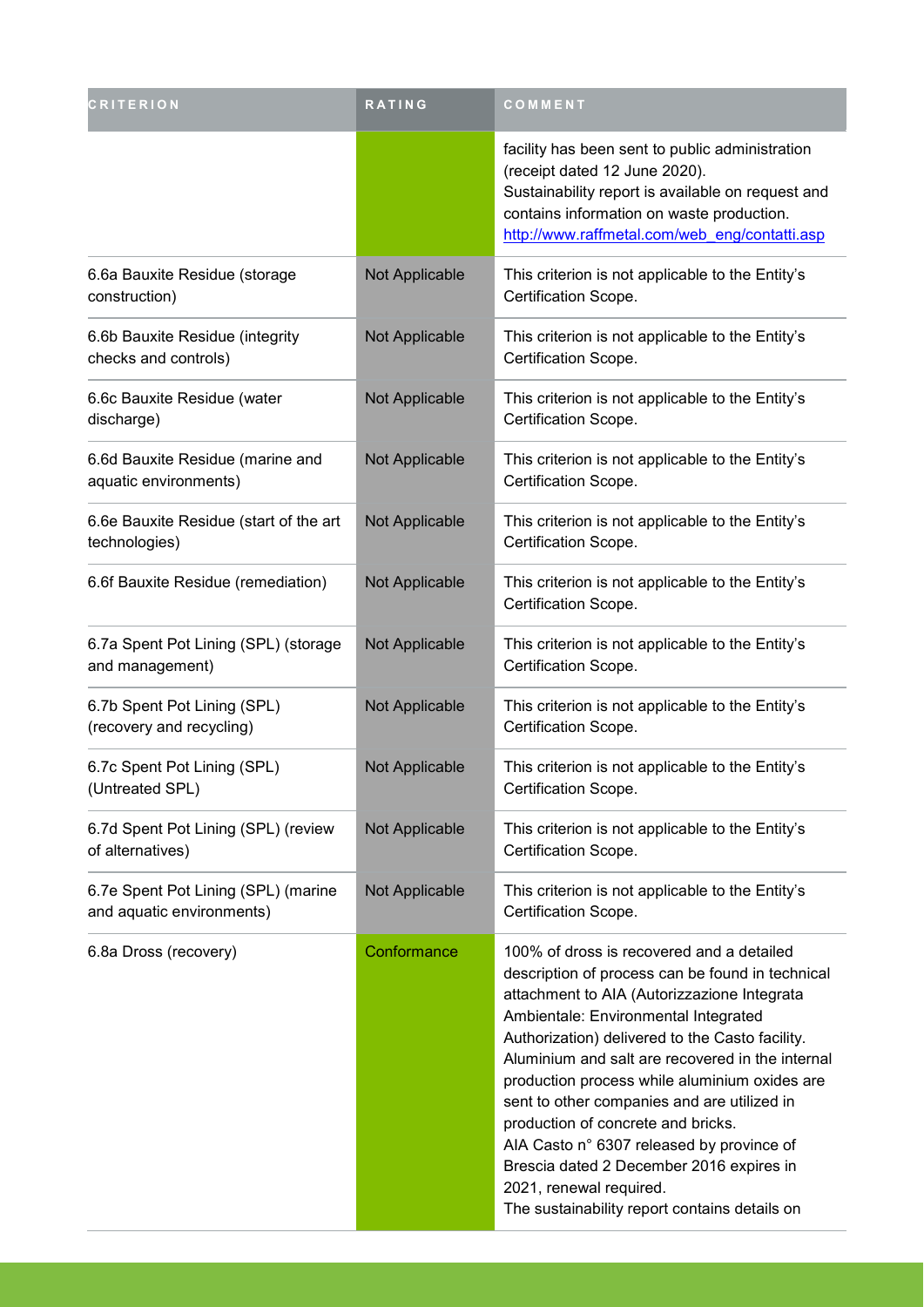| <b>CRITERION</b>                    | RATING      | COMMENT                                                                                                                                                                                                                                                                                                                                                                                                                                                                                                                                                                                                                                                                                                                                                                       |  |
|-------------------------------------|-------------|-------------------------------------------------------------------------------------------------------------------------------------------------------------------------------------------------------------------------------------------------------------------------------------------------------------------------------------------------------------------------------------------------------------------------------------------------------------------------------------------------------------------------------------------------------------------------------------------------------------------------------------------------------------------------------------------------------------------------------------------------------------------------------|--|
|                                     |             | quantity of dross recovered internally.<br>Sustainability report is publicly available on<br>request to this link:<br>http://www.raffmetal.com/web eng/contatti.asp                                                                                                                                                                                                                                                                                                                                                                                                                                                                                                                                                                                                           |  |
| 6.8b Dross (recycling)              | Conformance | 100% of dross is recovered and a detailed<br>description of process can be found in technical<br>attachment to AIA (Autorizzazione Integrata<br>Ambientale: Environmental Integrated<br>Authorization) delivered to the Casto facility.<br>Aluminium and salt are recovered in the internal<br>production process while aluminium oxides are<br>sent to other companies and are utilized in<br>production of concrete and bricks.<br>AIA Casto n° 6307 released by province of<br>Brescia dated 2 December 2016 expires in<br>2021, renewal required.<br>The sustainability report contains details on<br>quantity of dross recovered internally.<br>Sustainability report is publicly available on<br>request to this link:<br>http://www.raffmetal.com/web eng/contatti.asp |  |
| 6.8c Dross (review of alternatives) | Conformance | 100% of dross is recovered and a detailed<br>description of process can be found in technical<br>attachment to AIA (Autorizzazione Integrata<br>Ambientale: Environmental Integrated<br>Authorization) delivered to the Casto facility.<br>Aluminium and salt are recovered in the internal<br>production process while aluminium oxides are<br>sent to other companies and are utilized in<br>production of concrete and bricks.<br>AIA Casto n° 6307 released by province of<br>Brescia dated 2 December 2016 expires in<br>2021, renewal required.<br>The sustainability report contains details on<br>quantity of dross recovered internally.<br>Sustainability report is publicly available on<br>request to this link:<br>http://www.raffmetal.com/web eng/contatti.asp |  |
| PRINCIPLE 7 WATER STEWARDSHIP       |             |                                                                                                                                                                                                                                                                                                                                                                                                                                                                                                                                                                                                                                                                                                                                                                               |  |
| 7.1a Water assessment (mapping)     | Conformance | Company is certified against ISO 14001:2015<br>and an environmental analysis is required by<br>this standard which includes a mapping of water<br>sources and water usage. Last analysis was<br>dated December 2019. There is also a<br>procedure PGA 05.03 rev2 dated Aug. 2013<br>"Water Management". Both facilities have their<br>own environmental authorization conforming to                                                                                                                                                                                                                                                                                                                                                                                           |  |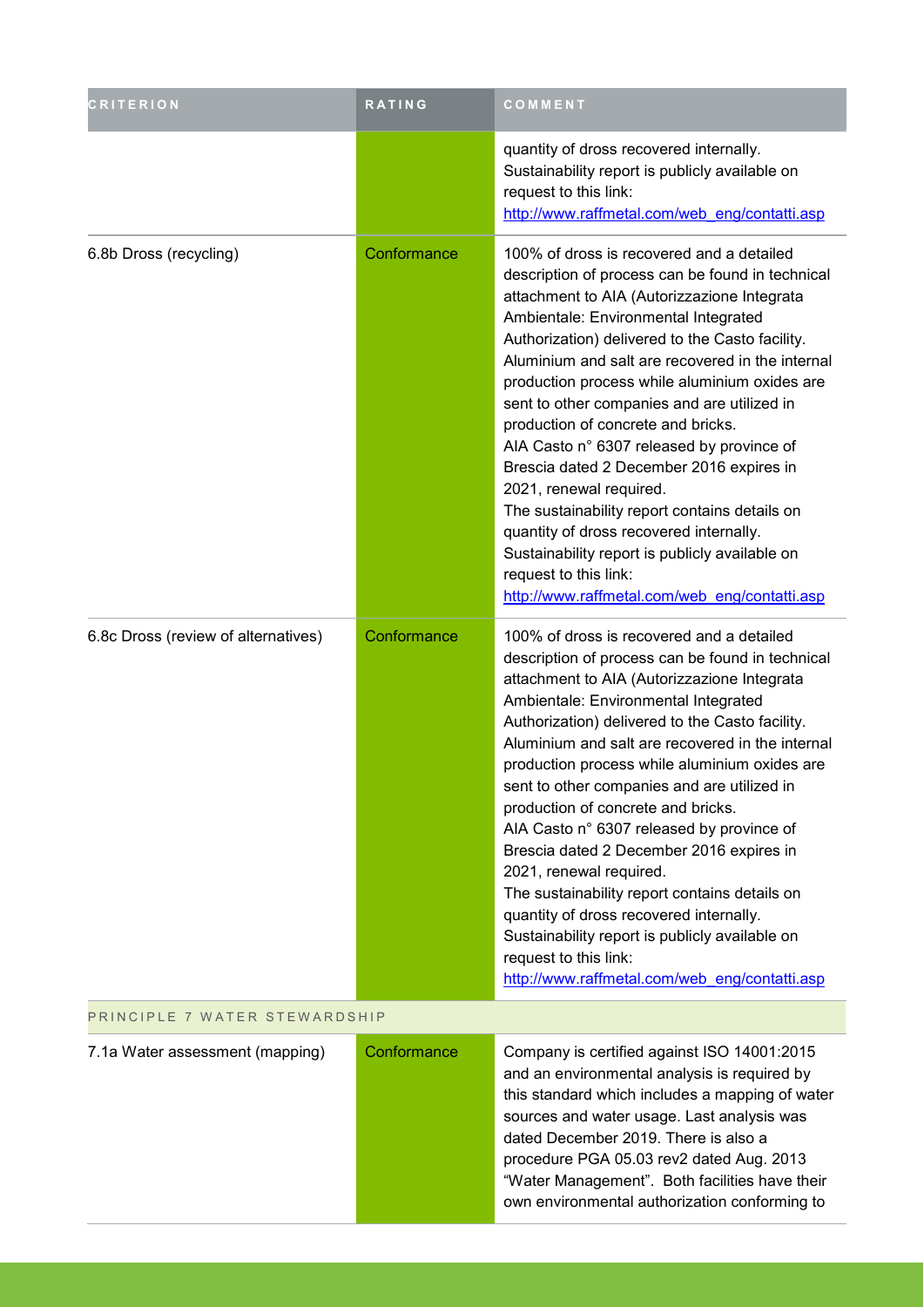| CRITERION                                   | <b>RATING</b> | COMMENT                                                                                                                                                                                                                                                                                                                                                                                                                                                                                                                                                                                                                                                                                                                                                                                                             |
|---------------------------------------------|---------------|---------------------------------------------------------------------------------------------------------------------------------------------------------------------------------------------------------------------------------------------------------------------------------------------------------------------------------------------------------------------------------------------------------------------------------------------------------------------------------------------------------------------------------------------------------------------------------------------------------------------------------------------------------------------------------------------------------------------------------------------------------------------------------------------------------------------|
|                                             |               | Italian law Dlgs. 152/2006 - this authorization<br>includes quotas of water withdrawal; the name<br>of authorization is AIA (Autorizzazione Integrata<br>Ambientale: Environmental Integrated<br>Authorization)<br>AIA Casto n° 6307 released by province of<br>Brescia dated 2 December 2016 expires in<br>2021, renewal required.<br>AIA Odolo n°650 renewed by province of<br>Brescia dated 4 March 2019 expires in 2031.                                                                                                                                                                                                                                                                                                                                                                                        |
| 7.1b Water assessment (risk<br>assessment)  | Conformance   | Company is certified against ISO 14001:2015<br>and an environmental analysis is required by<br>this standard which includes a mapping of water<br>sources and water usage. Last analysis was<br>dated December 2019. There is also a<br>procedure PGA 05.03 rev2 dated Aug. 2013<br>"Water Management". Both facilities have their<br>own environmental authorization conforming to<br>Italian law Dlgs. 152/2006 - this authorization<br>includes quotas of water withdrawal; the name<br>of authorization is AIA (Autorizzazione Integrata<br>Ambientale: Environmental Integrated<br>Authorization)<br>AIA Casto n° 6307 released by province of<br>Brescia dated 2 December 2016 expires in<br>2021, renewal required.<br>AIA Odolo n°650 renewed by province of<br>Brescia dated 4 March 2019 expires in 2031. |
| 7.2a Water management<br>(management plans) | Conformance   | Company is certified against ISO 14001:2015<br>and an environmental analysis is required by<br>this standard which includes a mapping of water<br>sources and water usage. Last analysis was<br>dated December 2019. There is also a<br>procedure PGA 05.03 rev2 dated Aug. 2013<br>"Water Management". Both facilities have their<br>own environmental authorization conforming to<br>Italian law Dlgs. 152/2006 - this authorization<br>includes quotas of water withdrawal; the name<br>of authorization is AIA (Autorizzazione Integrata<br>Ambientale: Environmental Integrated<br>Authorization)<br>AIA Casto n° 6307 released by province of<br>Brescia dated 2 December 2016 expires in<br>2021, renewal required.<br>AIA Odolo n°650 renewed by province of<br>Brescia dated 4 March 2019 expires in 2031. |
| 7.2b Water management (monitoring)          | Conformance   | Company is certified against ISO 14001:2015<br>and an environmental analysis is required by                                                                                                                                                                                                                                                                                                                                                                                                                                                                                                                                                                                                                                                                                                                         |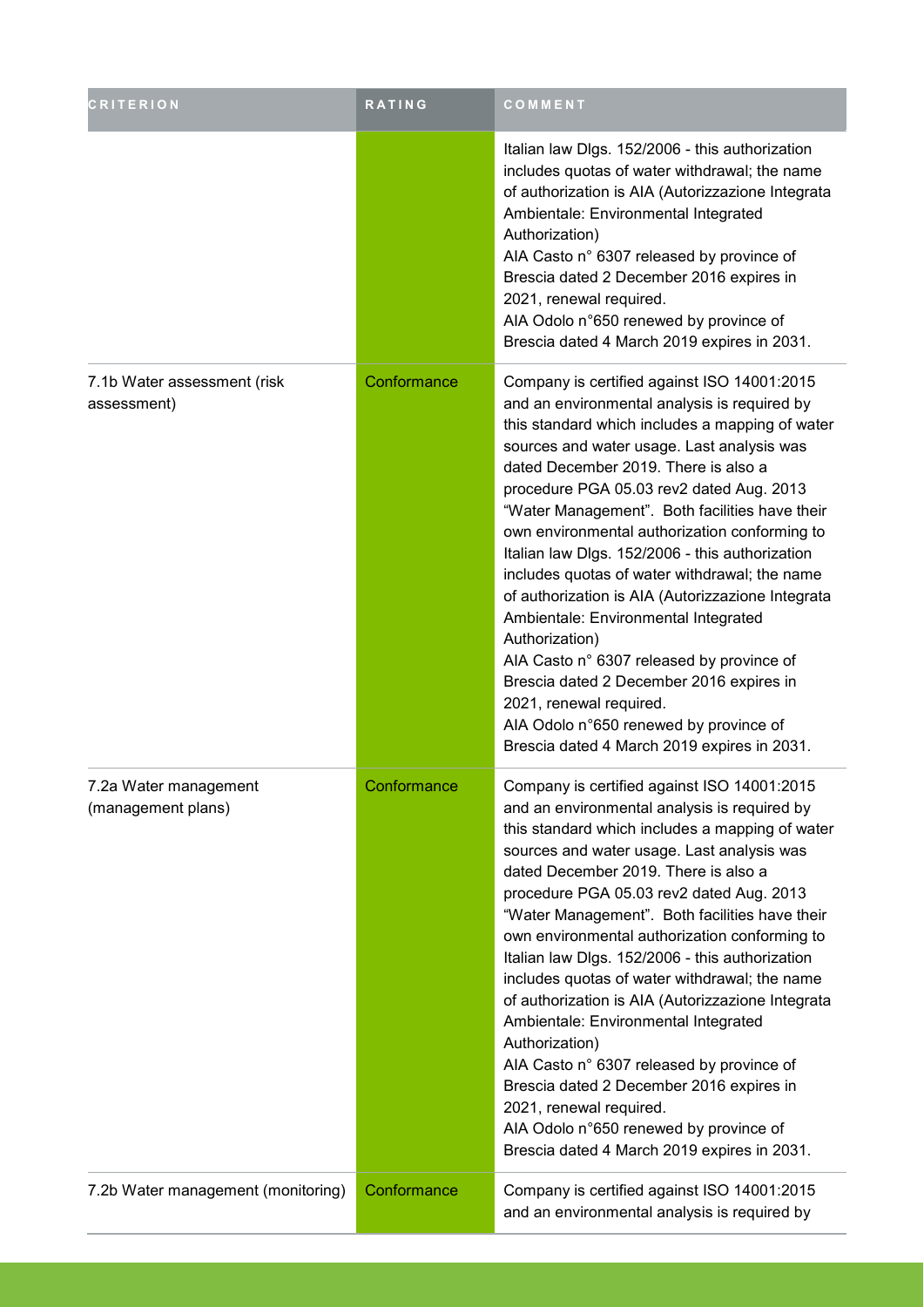| <b>CRITERION</b>                                            | <b>RATING</b> | COMMENT                                                                                                                                                                                                                                                                                                                                                                                                                                                                                                                                                                                                                                                                                                                                                                                                             |
|-------------------------------------------------------------|---------------|---------------------------------------------------------------------------------------------------------------------------------------------------------------------------------------------------------------------------------------------------------------------------------------------------------------------------------------------------------------------------------------------------------------------------------------------------------------------------------------------------------------------------------------------------------------------------------------------------------------------------------------------------------------------------------------------------------------------------------------------------------------------------------------------------------------------|
|                                                             |               | this standard which includes a mapping of water<br>sources and water usage. Last analysis was<br>dated December 2019. There is also a<br>procedure PGA 05.03 rev2 dated Aug. 2013<br>"Water Management". Both facilities have their<br>own environmental authorization conforming to<br>Italian law Dlgs. 152/2006 - this authorization<br>includes quotas of water withdrawal; the name<br>of authorization is AIA (Autorizzazione Integrata<br>Ambientale: Environmental Integrated<br>Authorization)<br>AIA Casto n° 6307 released by province of<br>Brescia dated 2 December 2016 expires in<br>2021, renewal required.<br>AIA Odolo n°650 renewed by province of<br>Brescia dated 4 March 2019 expires in 2031.                                                                                                |
| 7.3 Disclosure of water usage and<br>risks                  | Conformance   | Company is certified against ISO 14001:2015<br>and an environmental analysis is required by<br>this standard which includes a mapping of water<br>sources and water usage. Last analysis was<br>dated December 2019. There is also a<br>procedure PGA 05.03 rev2 dated Aug. 2013<br>"Water Management". Both facilities have their<br>own environmental authorization conforming to<br>Italian law Dlgs. 152/2006 - this authorization<br>includes quotas of water withdrawal; the name<br>of authorization is AIA (Autorizzazione Integrata<br>Ambientale: Environmental Integrated<br>Authorization)<br>AIA Casto n° 6307 released by province of<br>Brescia dated 2 December 2016 expires in<br>2021, renewal required.<br>AIA Odolo n°650 renewed by province of<br>Brescia dated 4 March 2019 expires in 2031. |
| PRINCIPLE 8 BIODIVERSITY                                    |               |                                                                                                                                                                                                                                                                                                                                                                                                                                                                                                                                                                                                                                                                                                                                                                                                                     |
| 8.1 Biodiversity assessment                                 | Conformance   | A risk assessment on biodiversity was<br>undertaken as part of the general environmental<br>risk assessment (dated December 2019) and<br>undertaken for ISO 14001 certification.<br>No significative risk affecting biodiversity was<br>identified.                                                                                                                                                                                                                                                                                                                                                                                                                                                                                                                                                                 |
| 8.2a Biodiversity management<br>(biodiversity action plans) | Conformance   | A risk assessment on biodiversity was<br>undertaken as part of the general environmental<br>risk assessment (dated December 2019) and<br>undertaken for ISO 14001 certification.<br>No significative risk affecting biodiversity was<br>identified.                                                                                                                                                                                                                                                                                                                                                                                                                                                                                                                                                                 |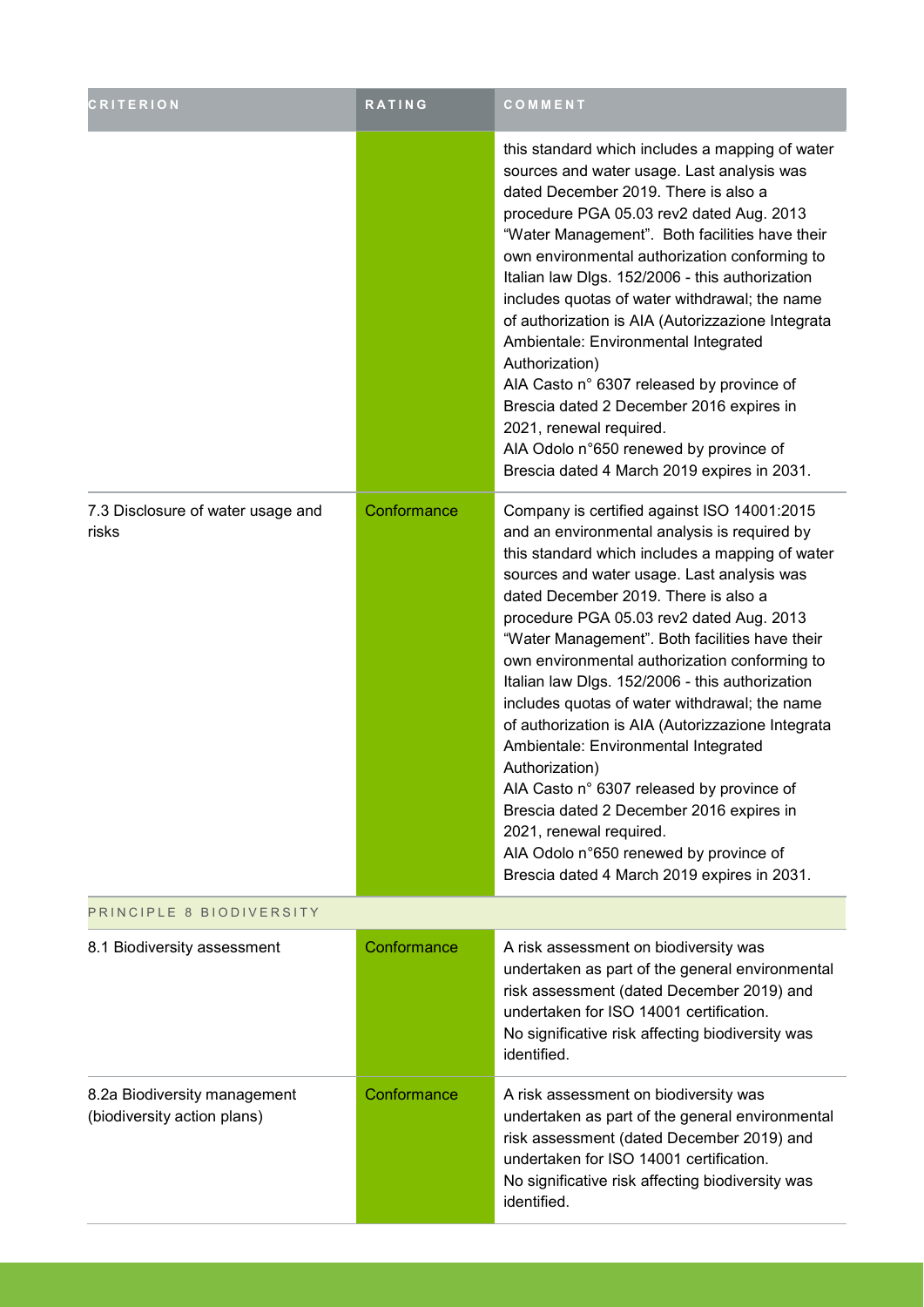| <b>CRITERION</b>                                                                          | <b>RATING</b>  | COMMENT                                                                                                                                                                                                                                                                                                                                                                                                                                                  |
|-------------------------------------------------------------------------------------------|----------------|----------------------------------------------------------------------------------------------------------------------------------------------------------------------------------------------------------------------------------------------------------------------------------------------------------------------------------------------------------------------------------------------------------------------------------------------------------|
| 8.2b Biodiversity management<br>(consultation and mitigation<br>hierarchy)                | Conformance    | A risk assessment on biodiversity was<br>undertaken as part of the general environmental<br>risk assessment (dated December 2019) and<br>undertaken for ISO 14001 certification.<br>No significative risk affecting biodiversity was<br>identified.                                                                                                                                                                                                      |
| 8.2c Biodiversity management<br>(reporting)                                               | Conformance    | A risk assessment on biodiversity was<br>undertaken as part of the general environmental<br>risk assessment (dated December 2019) and<br>undertaken for ISO 14001 certification.<br>No significative risk affecting biodiversity was<br>identified.                                                                                                                                                                                                      |
| 8.3 Alien Species                                                                         | Conformance    | A risk assessment on biodiversity was<br>undertaken as part of the general environmental<br>risk assessment (dated December 2019) and<br>undertaken for ISO 14001 certification.<br>No significative risk affecting biodiversity was<br>identified.<br>Introduction of alien species is a risk mitigated<br>by internal processes including instructions for<br>suppliers to treat wooden pallets according to<br>international standards, such as ISPM. |
| 8.4a Commitment to "No Go" in<br>World Heritage properties<br>(exploration and new mines) | Not Applicable | This criterion is not applicable to the Entity's<br>Certification Scope.                                                                                                                                                                                                                                                                                                                                                                                 |
| 8.4b Commitment to "No Go" in<br>World Heritage properties (existing<br>operations)       | Not Applicable | This criterion is not applicable to the Entity's<br>Certification Scope                                                                                                                                                                                                                                                                                                                                                                                  |
| 8.5a Mine rehabilitation (best<br>available techniques)                                   | Not Applicable | This criterion is not applicable to the Entity's<br>Certification Scope.                                                                                                                                                                                                                                                                                                                                                                                 |
| 8.5b Mine rehabilitation (financial<br>provisions)                                        | Not Applicable | This criterion is not applicable to the Entity's<br>Certification Scope.                                                                                                                                                                                                                                                                                                                                                                                 |
| PRINCIPLE 9 HUMAN RIGHTS                                                                  |                |                                                                                                                                                                                                                                                                                                                                                                                                                                                          |
| 9.1a Human Rights Due Diligence<br>(policy)                                               | Conformance    | The Entity's Policy including a commitment<br>towards human rights is available at this link:<br>http://www.raffmetal.com/web eng/politica-<br>aziendale.asp                                                                                                                                                                                                                                                                                             |
| 9.1b Human Rights Due Diligence<br>(process)                                              | Conformance    | Human rights due diligence has been<br>undertaken in the 2018 document titled<br>"RAFFMETAL- Mappatura Rischi<br>231_settembre 2018.xlsx" (dated September<br>2018).                                                                                                                                                                                                                                                                                     |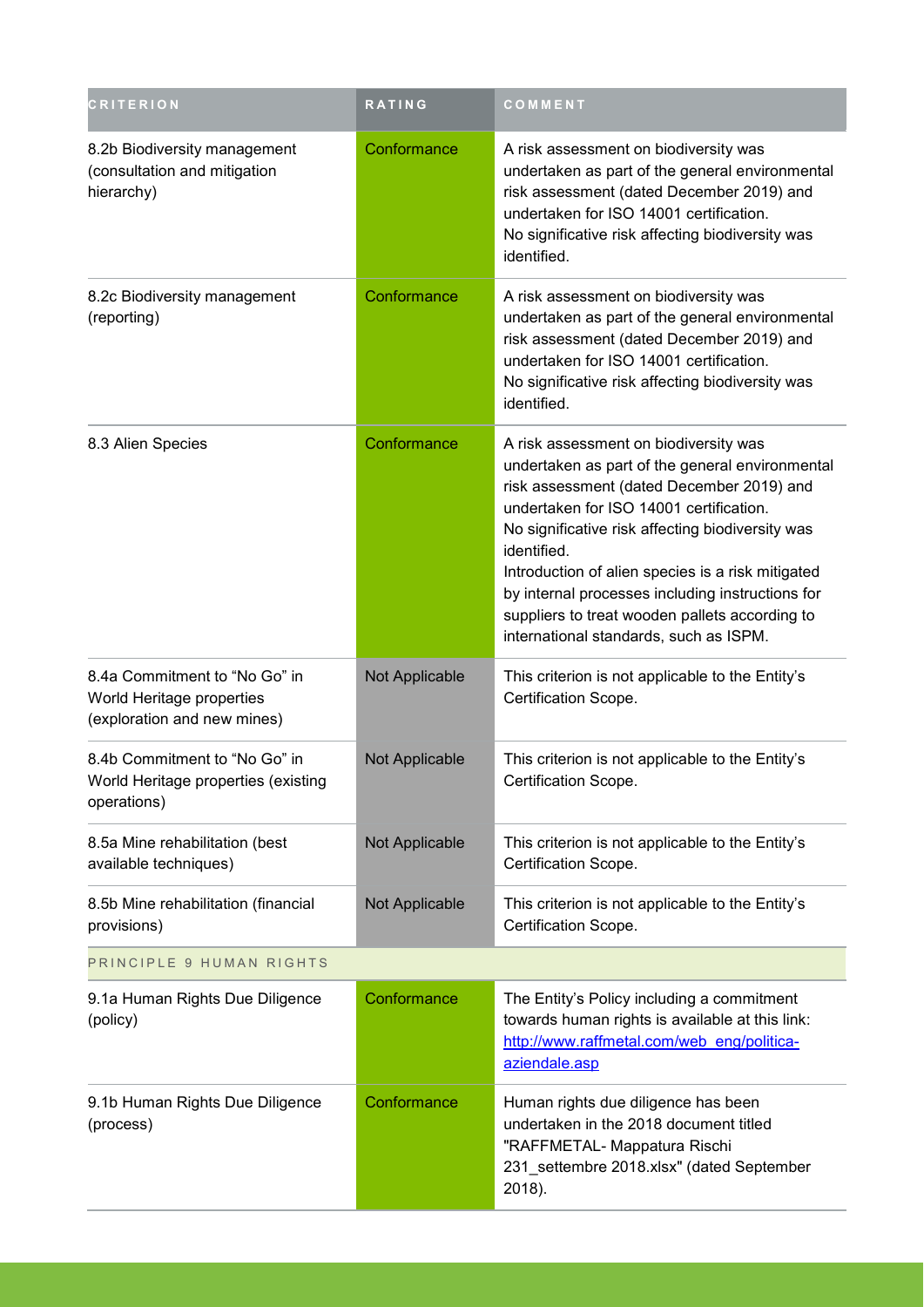| <b>CRITERION</b>                                 | RATING      | COMMENT                                                                                                                                                                                                                                                                                                                                         |
|--------------------------------------------------|-------------|-------------------------------------------------------------------------------------------------------------------------------------------------------------------------------------------------------------------------------------------------------------------------------------------------------------------------------------------------|
| 9.1c Human Rights Due Diligence<br>(remediation) | Conformance | There was no evidence of adverse human rights<br>impact identified in either documentation or<br>through direct questioning of both management<br>and workers. Workers also did not state that<br>they had any knowledge about human rights<br>adverse impacts in Raffmetal.                                                                    |
| 9.2 Women's Rights                               | Conformance | In Italy, discrimination against women is illegal<br>and there is a law, decree 151/2001, to protect<br>maternity and all laws related to work state<br>about women rights.<br>The Entity's integrated policy requires legal<br>compliance. Female workers interviewed stated<br>that are comfortable with their job, colleagues<br>and company |
| 9.3 Indigenous Peoples                           | Conformance | In the Entity's area of influence - Lombardy<br>Prealps in northern Italy, province of Brescia<br>there are no Indigenous People as defined by<br>Article 1 of ILO Convention 169.                                                                                                                                                              |
| 9.4 Free, Prior, and Informed<br>Consent (FPIC)  | Conformance | In the Entity's area of influence - Lombardy<br>Prealps in northern Italy, province of Brescia<br>there are no Indigenous People as defined by<br>Article 1 of ILO Convention 169. Top<br>management stated that there are no projects<br>with impact on Indigenous Peoples.                                                                    |
| 9.5 Cultural and sacred heritage                 | Conformance | There is no "Cultural and Sacred heritage" in the<br>area of influence of the Entity as the facilities are<br>located in industrial areas.                                                                                                                                                                                                      |
| 9.6a Resettlements (avoid or<br>minimise)        | Conformance | The Entity does not have resettlement projects<br>currently. A procedure to minimise negative<br>impacts of changes has been developed (PGI<br>$01.01$ ).                                                                                                                                                                                       |
| 9.6b Resettlements (where<br>unavoidable)        | Conformance | The Entity does not have resettlement projects<br>currently. A procedure to minimise negative<br>impacts of changes has been developed (PGI<br>$01.01$ ).                                                                                                                                                                                       |
| 9.7a Local Communities (rights and<br>interests) | Conformance | The due diligence did not identify issues<br>regarding local communities. A communication<br>channel available to all interested parties is<br>available at this link:<br>http://www.raffmetal.com/web_eng/contatti.asp                                                                                                                         |
| 9.7b Local Communities (impacts)                 | Conformance | The due diligence did not identify issues<br>regarding local communities. A communication<br>channel available to all interested parties is                                                                                                                                                                                                     |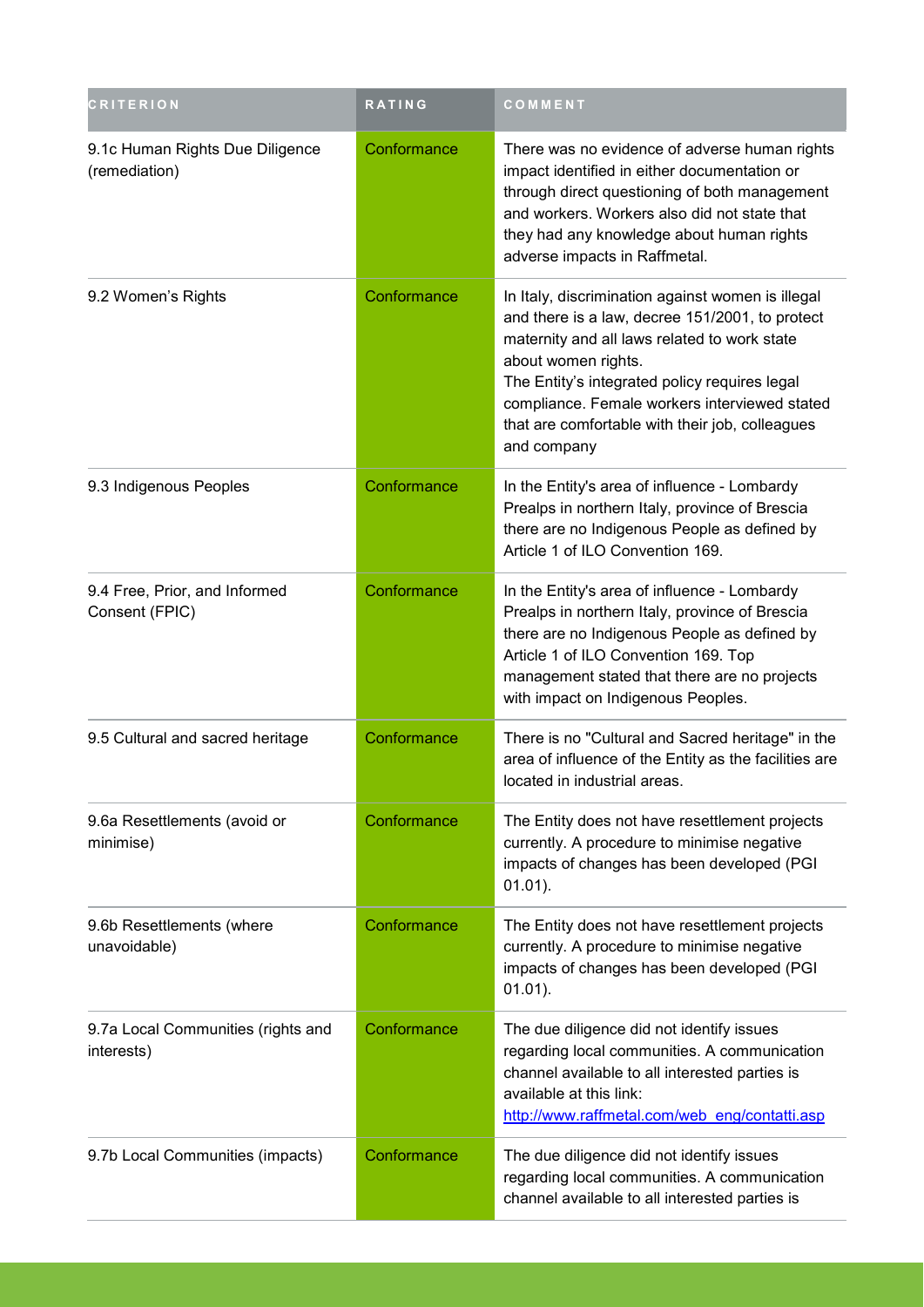| <b>CRITERION</b>                                                                                      | RATING      | COMMENT                                                                                                                                                                                                                                                                                                                                                                                                                                                                                                                                                                                                                                                                            |
|-------------------------------------------------------------------------------------------------------|-------------|------------------------------------------------------------------------------------------------------------------------------------------------------------------------------------------------------------------------------------------------------------------------------------------------------------------------------------------------------------------------------------------------------------------------------------------------------------------------------------------------------------------------------------------------------------------------------------------------------------------------------------------------------------------------------------|
|                                                                                                       |             | available at this link:<br>http://www.raffmetal.com/web_eng/contatti.asp                                                                                                                                                                                                                                                                                                                                                                                                                                                                                                                                                                                                           |
| 9.7c Local Communities (livelihoods)                                                                  | Conformance | The due diligence did not identify issues<br>regarding local communities. A communication<br>channel available to all interested parties is<br>available at this link:<br>http://www.raffmetal.com/web eng/contatti.asp                                                                                                                                                                                                                                                                                                                                                                                                                                                            |
| 9.8 Conflict-Affected and High-Risk<br>Areas                                                          | Conformance | The due diligence did not identify issues<br>regarding local communities. A communication<br>channel available to all interested parties is<br>available at this link:<br>http://www.raffmetal.com/web eng/contatti.asp                                                                                                                                                                                                                                                                                                                                                                                                                                                            |
| 9.9 Security practice                                                                                 | Conformance | The provision of security services is governed<br>by contracts with authorized security companies.<br>This process includes a check of legality, in<br>accordance with the Entity's human rights<br>policy.                                                                                                                                                                                                                                                                                                                                                                                                                                                                        |
| PRINCIPLE 10 LABOUR RIGHTS                                                                            |             |                                                                                                                                                                                                                                                                                                                                                                                                                                                                                                                                                                                                                                                                                    |
| 10.1a Freedom of Association and<br><b>Right to Collective Bargaining</b><br>(freedom of association) | Conformance | The company does not have an internal trade<br>union representative, but single workers are<br>enrolled in local trade unions.<br>Top management allows trade union<br>involvement, however interviewed workers<br>stated that they prefer to discuss work related<br>issues directly with their supervisors. No<br>evidence of poor behaviour against trade unions<br>was identified.<br>In Italy, all workers are covered by a Collective<br>Bargaining Agreement (CBA) agreed at national<br>level among trade unions and industry<br>representatives. The CBA allows for freedom of<br>trade union activity.<br>No evidence of activity contrary to the CBA was<br>identified. |
| 10.1b Freedom of Association and<br><b>Right to Collective Bargaining</b><br>(collective bargaining)  | Conformance | In Italy, all workers are covered by a Collective<br>Bargaining Agreement (CBA) agreed at national<br>level among trade unions and industry<br>representatives. The CBA allows for freedom of<br>trade union activity.<br>No evidence of activity contrary to the CBA was<br>identified.                                                                                                                                                                                                                                                                                                                                                                                           |
| 10.1c Freedom of Association and<br><b>Right to Collective Bargaining</b><br>(alternative means)      | Conformance | In Italy, applicable law does not restrict the right<br>to freedom of association and collective<br>bargaining.                                                                                                                                                                                                                                                                                                                                                                                                                                                                                                                                                                    |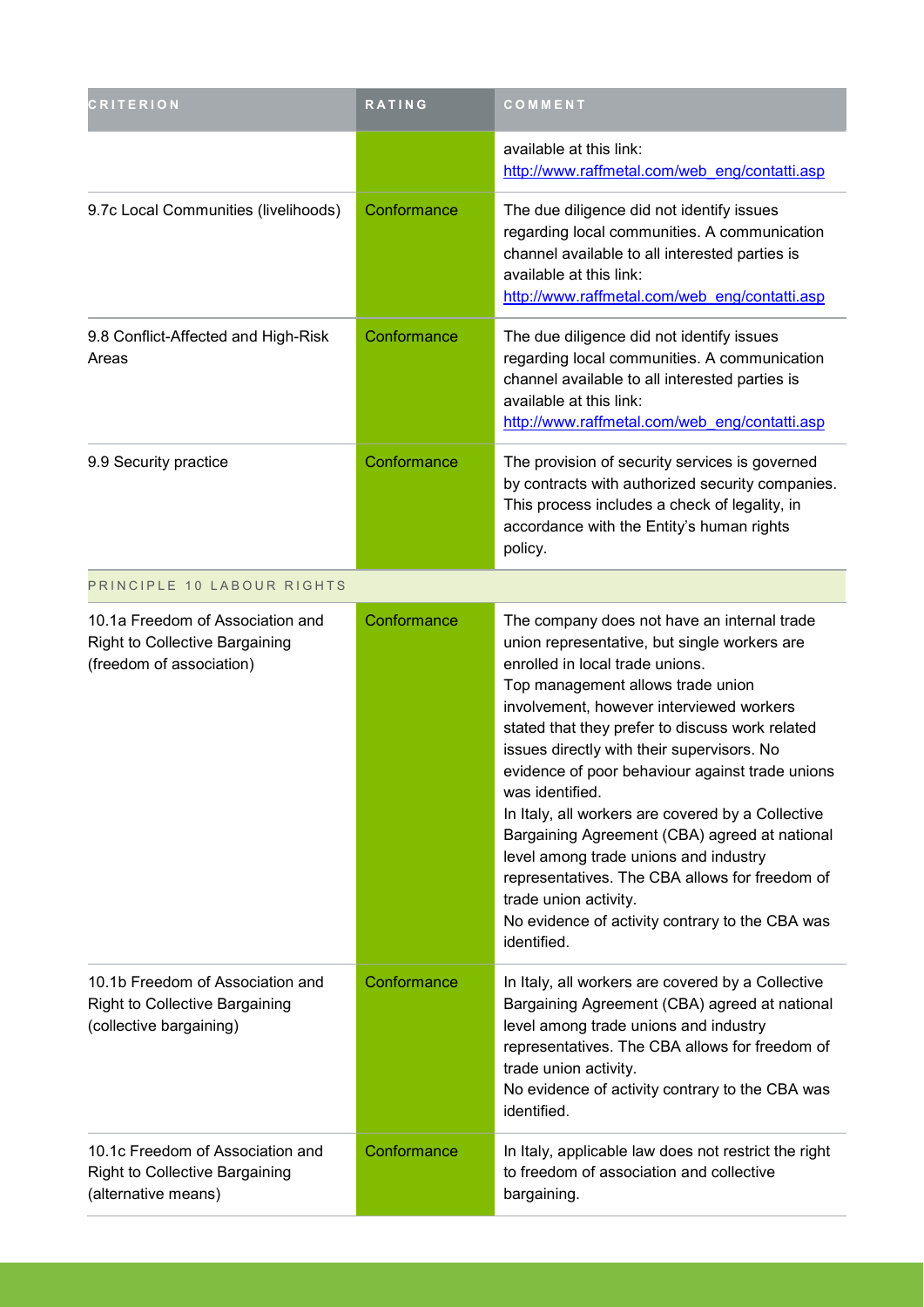| <b>CRITERION</b>                                  | RATING      | COMMENT                                                                                                                                                                                                                                                           |
|---------------------------------------------------|-------------|-------------------------------------------------------------------------------------------------------------------------------------------------------------------------------------------------------------------------------------------------------------------|
| 10.2a Child Labour (minimum age)                  | Conformance | At hiring every worker has to provide an ID card<br>with date of birth. A copy is retained in the<br>personal file of the worker. In Italy, work under<br>15 years is illegal and, due to the nature of work<br>it is very unlikely that a child would be hired.  |
| 10.2b Child Labour (hazardous)                    | Conformance | At hiring every worker has to provide an ID card<br>with date of birth. A copy is retained in the<br>personal file of the worker. In Italy, work under<br>15 years is illegal and, due to the nature of work<br>it is very unlikely that a child would be hired.  |
| 10.2c Child Labour (worst forms)                  | Conformance | At hiring every worker has to provide an ID card<br>with date of birth. A copy is retained in the<br>personal file of the worker. In Italy, work under<br>15 years is illegal and, due to the nature of work<br>it is very unlikely that a child would be hired.  |
| 10.3a Forced Labour (human<br>trafficking)        | Conformance | The Entity's policy and Code of Ethics specifies<br>the legal protection of human rights.<br>A sample of migrant workers were interviewed<br>as well as a sample of personal files of workers<br>was checked. No evidence of forced labour was<br>identified.     |
| 10.3b Forced Labour (deposits, fees,<br>advances) | Conformance | The Entity's policy and Code of Ethics specifies<br>the legal protection of human rights.<br>A sample of migrant workers were interviewed<br>as well as a sample of personal files of workers<br>was checked. No evidence of fees and deposits<br>was identified. |
| 10.3c Forced Labour (migrant<br>workers)          | Conformance | The Entity's policy and Code of Ethics specifies<br>the legal protection of human rights.<br>A sample of migrant workers were interviewed<br>as well as a sample of personal files of workers<br>was checked. No evidence of forced labour was<br>identified.     |
| 10.3d Forced Labour (debt bondage)                | Conformance | The Entity's policy and Code of Ethics specifies<br>the legal protection of human rights.<br>A sample of migrant workers were interviewed<br>as well as a sample of personal files of workers<br>was checked. No evidence of debt bondage was<br>identified.      |
| 10.3e Forced Labour (freedom of<br>movement)      | Conformance | The Entity has a Code of Conduct that strictly<br>prohibits forced labour. For suppliers, the due<br>diligence process assesses the risks relating to<br>forced labour.                                                                                           |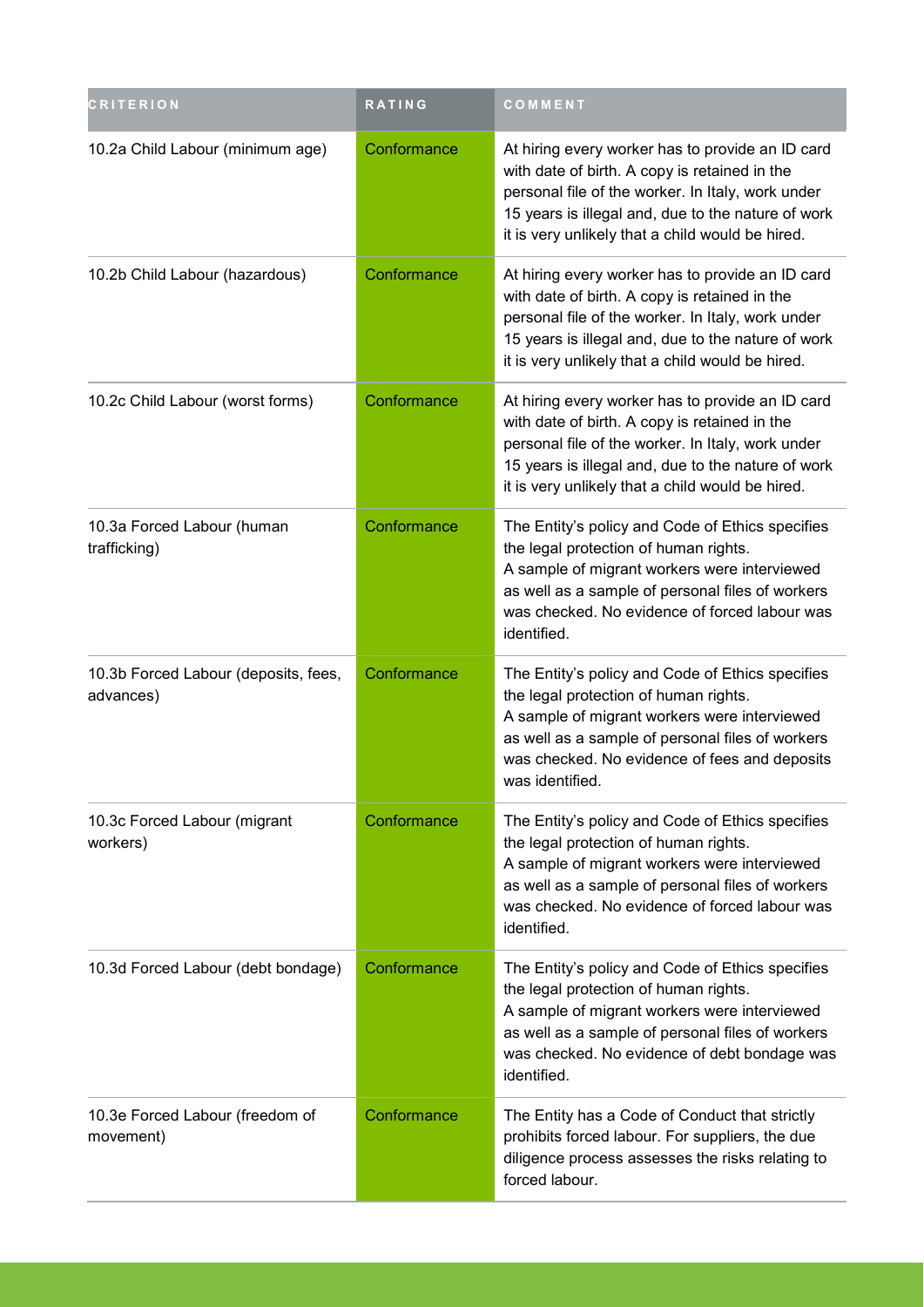| <b>CRITERION</b>                                                             | RATING                    | COMMENT                                                                                                                                                                                                                                                                                                                                                                                                                                                                                             |
|------------------------------------------------------------------------------|---------------------------|-----------------------------------------------------------------------------------------------------------------------------------------------------------------------------------------------------------------------------------------------------------------------------------------------------------------------------------------------------------------------------------------------------------------------------------------------------------------------------------------------------|
|                                                                              |                           | At the plant, workers are free to leave their<br>working places.                                                                                                                                                                                                                                                                                                                                                                                                                                    |
| 10.3f Forced Labour (retention of<br>identity papers, permits, certificates) | Conformance               | The Entity in both its policy and Code of Ethics<br>addresses human rights and legal requirements.<br>A sample of migrant workers were interviewed<br>as well as a check of a sample of personal files<br>of workers. No evidence of retention of original<br>documents was found.                                                                                                                                                                                                                  |
| 10.3g Forced Labour (freedom to<br>terminate employment)                     | Conformance               | Workers are free to leave the company provided<br>advanced notice is given (ranging from 8 to 90<br>days depending on the job and seniority), which<br>is in compliance with Italian law on collective<br>bargaining.                                                                                                                                                                                                                                                                               |
| 10.4 Non-Discrimination                                                      | Conformance               | The Entity's Code of Ethics requires equal<br>opportunity for all workers.<br>Procedure "04_Raffmetal_Ps All4_Selezione<br>assunzione e gestione del personale" dated 28<br>March 2019 sets conditions for the hiring and<br>selection of personnel.<br>Current procedures are consistent with the Code<br>of Ethics. No evidence of discrimination was<br>found during the audit.                                                                                                                  |
| 10.5 Communication and<br>engagement                                         | Minor Non-<br>Conformance | Workers stated that they have access to<br>supervisors and managers, or they can contact<br>an appropriate trade union.<br>No grievances were raised in the last two years.<br>A grievance mechanism is referenced in the<br>Code of Ethics (paragraph 11).<br>Training on this matter was delivered to<br>management records dated 11 June 2020 were<br>shown. All persons in company are informed at<br>hiring, however there was no evidence that this<br>awareness training had been delivered. |
| 10.6 Disciplinary practices                                                  | Conformance               | Disciplinary practices are ruled by Collective<br>Bargaining Agreement and by local legislation<br>(Law 300/1970).<br>No evidence of corporal punishment, mental or<br>physical coercion, harassment, and gender-<br>based violence including sexual harassment, or<br>verbal abuse was found.                                                                                                                                                                                                      |
| 10.7a Remuneration (living wage)                                             | Conformance               | According to national statistics the living wage is<br>758.68€ per month in 2019.<br>The minimum wage paid by the Entity are about<br>1,100€ per month.                                                                                                                                                                                                                                                                                                                                             |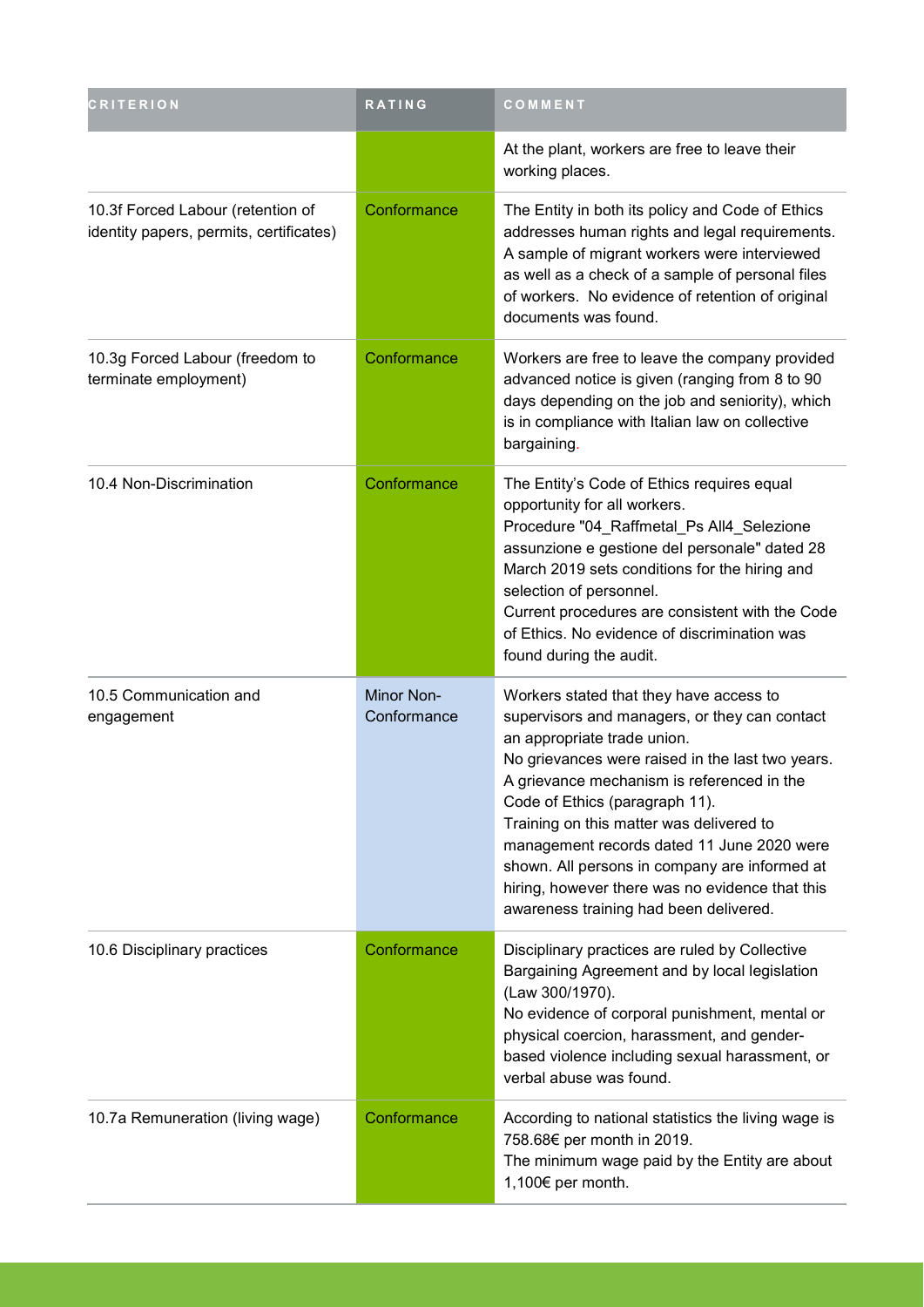| <b>CRITERION</b>                                                                        | <b>RATING</b> | COMMENT                                                                                                                                                                                                                                                                                                                                                                                  |
|-----------------------------------------------------------------------------------------|---------------|------------------------------------------------------------------------------------------------------------------------------------------------------------------------------------------------------------------------------------------------------------------------------------------------------------------------------------------------------------------------------------------|
|                                                                                         |               | A sample of Payrolls and bank transfers were<br>reviewed during the audit.                                                                                                                                                                                                                                                                                                               |
| 10.7b Remuneration (method of<br>payment)                                               | Conformance   | Payrolls conform to standard forms approved by<br>public administration. Persons interviewed<br>stated they understand the contents of payroll<br>and that payments were always on time.                                                                                                                                                                                                 |
| 10.8 Working Time                                                                       | Conformance   | The Collective Bargaining Agreement (CBA) and<br>local law Decree 66/2003 provide minimum<br>requirements for working hours, overtime,<br>overtime payment rates and reports monthly to<br>managers and supervisor on working hours,<br>overtime and leave.<br>No evidence of discrepancies between CBA and<br>data shown.                                                               |
| PRINCIPLE 11 OCCUPATIONAL HEALTH AND SAFETY                                             |               |                                                                                                                                                                                                                                                                                                                                                                                          |
| 11.1a Occupational Health and<br>Safety (OH&S) Policy (policy)                          | Conformance   | An OH&S Policy is available and regularly<br>reviewed.<br>Management review is undertaken on annual<br>basis for the whole company - last undertaken<br>on 2 February 2020.<br>The Policy is publicly available at this link:<br>http://www.raffmetal.com/web eng/politica-<br>aziendale.asp                                                                                             |
| 11.1b Occupational Health and<br>Safety (OH&S) Policy (workers and<br>visitors)         | Conformance   | An OH&S Policy is available and regularly<br>reviewed.<br>Management review is undertaken on annual<br>basis for the whole company - last undertaken<br>on 2 February 2020.<br>The Policy is publicly available at this link:<br>http://www.raffmetal.com/web eng/politica-<br>aziendale.asp<br>Procedure PGI 04.01 facilitates for the<br>communication and the updating of the Policy. |
| 11.1c Occupational Health and<br>Safety (OH&S) Policy (Applicable<br>Law and standards) | Conformance   | A commitment to comply with Applicable Law on<br>Workers' health and safety is included in the<br>OH&S policy.<br>Italy subscribes to ILO conventions and<br>therefore compliance with Italian law equates to<br>compliance with ILO conventions.                                                                                                                                        |
| 11.1d Occupational Health and<br>Safety (OH&S) Policy (right to stop<br>unsafe work)    | Conformance   | The right for workers to understand the hazards<br>and safe practices for their work, and their<br>authority to refuse or stop unsafe work are<br>required under Italian law (Occupational Health<br>and Safety Decree 81/08) and in the Entity's<br>policy there is a commitment to comply with law.                                                                                    |